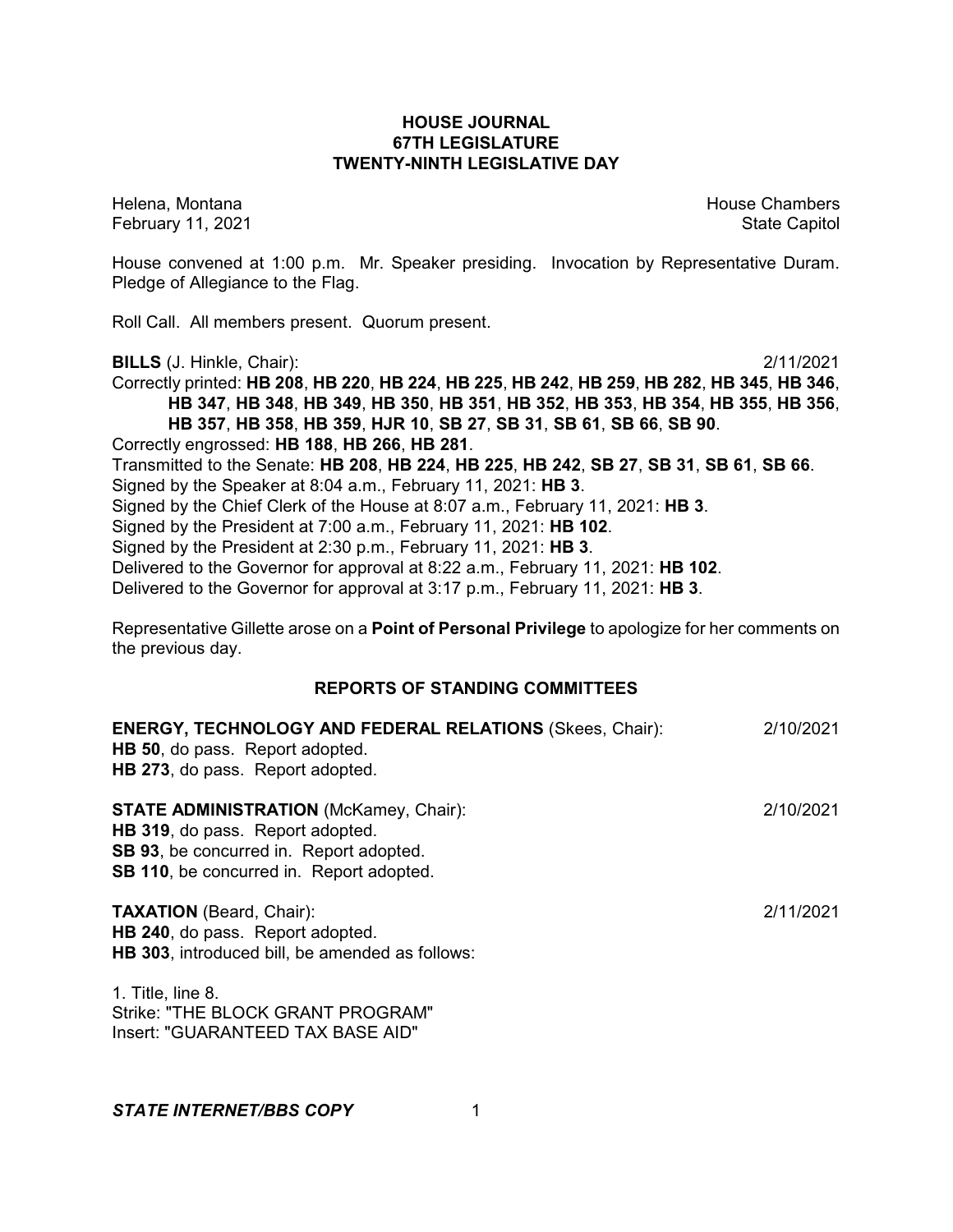2. Title, line 10. Following: "15-1-123," Strike: "AND" Following: "15-6-138," Insert: "AND 20-9-366,"

3. Page 8, line 18. Following: "15-1-121(5)," Strike: "each school district,"

4. Page 9, line 3 through line 4. Strike: subsection (5) in its entirety Renumber: subsequent subsections

5. Page 11, line 16 through page 12, line 1.

Strike: section 4 in its entirety

Insert: "**Section 4.** Section 20-9-366, MCA, is amended to read:

"**20-9-366. Definitions.** As used in 20-9-366 through 20-9-371, the following definitions apply:

(1) "County retirement mill value per elementary ANB" or "county retirement mill value per high school ANB" means the sum of the taxable valuation in the previous year of all property in the county divided by 1,000, with the quotient divided by the total county elementary ANB count or the total county high school ANB count used to calculate the elementary school districts' and high school districts' prior year total per-ANB entitlement amounts.

(2) (a) "District guaranteed tax base ratio" for guaranteed tax base funding for the BASE budget of an eligible district means the taxable valuation in the previous year of all property in the district, except for property value disregarded because of protested taxes under 15-1-409(2) or property subject to the creation of a new school district under 20-6-326, divided by the district's prior year GTBA budget area.

(b) "District mill value per ANB", for school facility entitlement purposes, means the taxable valuation in the previous year of all property in the district, except for property subject to the creation of a new school district under 20-6-326, divided by 1,000, with the quotient divided by the ANB count of the district used to calculate the district's prior year total per-ANB entitlement amount.

(3) "Facility guaranteed mill value per ANB", for school facility entitlement guaranteed tax base purposes, means the sum of the taxable valuation in the previous year of all property in the state, multiplied by 140% and divided by 1,000, with the quotient divided by the total state elementary ANB count or the total state high school ANB count used to calculate the elementary school districts' and high school districts' prior year total per-ANB entitlement amounts.

(4) "Guaranteed tax base aid budget area" or "GTBA budget area" means the portion of a district's BASE budget after the following payments are subtracted:

(a) direct state aid;

(b) the total data-for-achievement payment;

(c) the total quality educator payment;

(d) the total at-risk student payment;

(e) the total Indian education for all payment;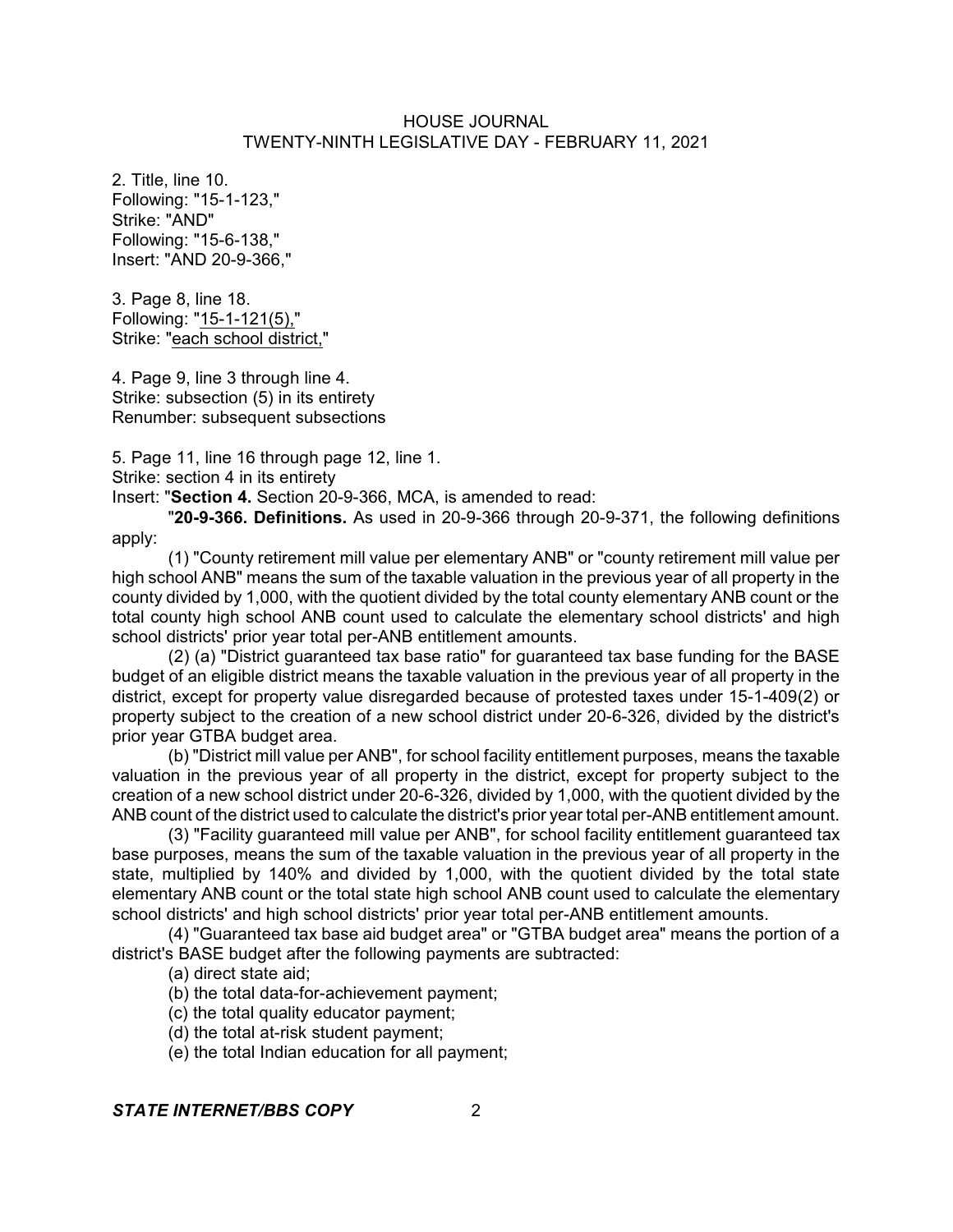(f) the total American Indian achievement gap payment; and

(g) the state special education allowable cost payment.

(5) (a) "Statewide elementary guaranteed tax base ratio" or "statewide high school guaranteed tax base ratio", for guaranteed tax base funding for the BASE budget of an eligible district, means the sum of the taxable valuation in the previous year of all property in the state, multiplied by 193% for fiscal year 2018, 216% for fiscal year 2019, 224% for fiscal year 2020, and 232% for fiscal year 2021 2022 and 234% for fiscal year 2023 and each succeeding fiscal year and divided by the prior year statewide GTBA budget area for the state elementary school districts or the state high school districts.

(b)"Statewide mill value per elementaryANB" or"statewide mill value per high school ANB", for school retirement guaranteed tax base purposes, means the sum of the taxable valuation in the previous year of all property in the state, multiplied by 121% and divided by 1,000, with the quotient divided by the total state elementary ANB count or the total state high school ANB amount used to calculate the elementary school districts' and high school districts' prior year total per-ANB entitlement amounts." "

Renumber: subsequent sections

6. Page 12, line 3 through line 4. Strike: section 5 in its entirety Renumber: subsequent sections

And, as amended, do pass. Report adopted.

**HJR 5**, do pass. Report adopted.

#### **TRANSPORTATION** (Loge, Chair): 2/10/2021

**HB 188**, introduced bill, be amended as follows:

1. Page 18, line 13 through line 16.

Strike: "An" on line 13 through "follows:" on line 16

Insert: "Unless a vehicle is permanently registered under 61-3-562, the annual registration fee for an electric vehicle is the amount provided in this section plus the following additional fee, which must be remitted by the county treasurers pursuant to 15-1-504 and deposited in the highway restricted account provided for in 15-70-126:"

2. Page 18, line 17. Strike: "\$100" Insert: "\$150"

3. Page 18, line 17. Following: "if" Strike: "the declared weight of the vehicle is less than 6,000 pounds or"

4. Page 18, line 18. Following: "less"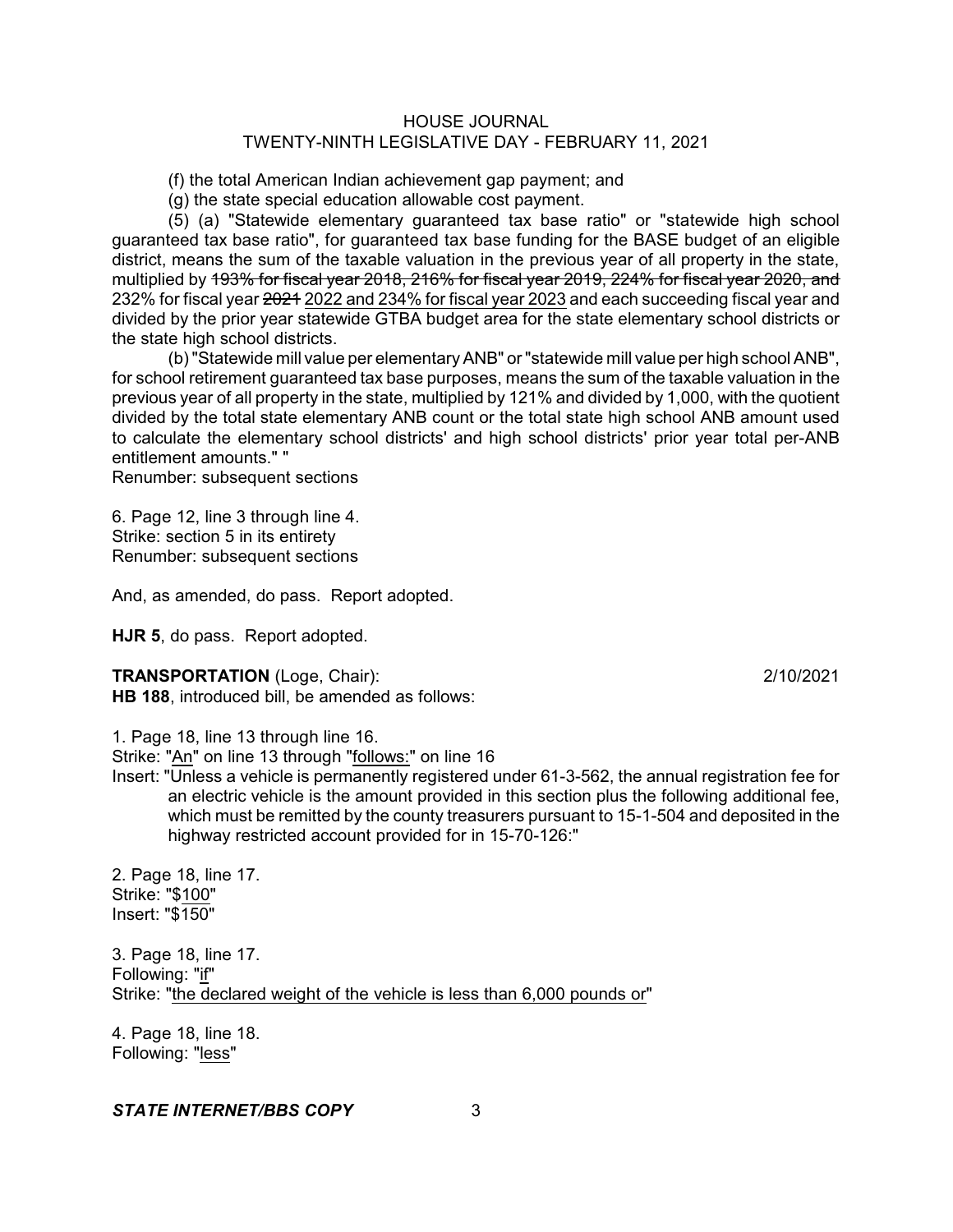Insert: "and has fewer than three axles" Following: "less;" Strike: "or"

5. Page 18, line 19. Strike: "\$150" Insert: "\$250"

6. Page 18, line 19. Following: "if" Strike: "the declared weight of the vehicle is 6,000 pounds or more or"

7. Page 18, line 20. Following: "ton" Insert: "and has fewer than three axles; or (iii) \$500 for an electric vehicle with three or more axles"

8. Page 19, line 9. Following: "(6)" Insert: "(a)"

9. Page 19. Following: line 10 Insert: "(b) The additional fee for a heavy truck, bus, or logging truck that is an electric vehicle is provided in subsection (2)(c)."

10. Page 19, line 11. Following: "(7) (a)" Insert: "(i)"

11. Page 19, line 11. Strike: "subsection" Insert: "subsections (7)(a)(ii) and"

12. Page 19, line 13. Strike: "(i)" Insert: "(A)" **Renumber:** subsequent subsections

13. Page 19. Following: line 16 Insert: "(ii) For a motor home that is an electric vehicle, the additional fee is provided in subsection  $(2)(c)$ ."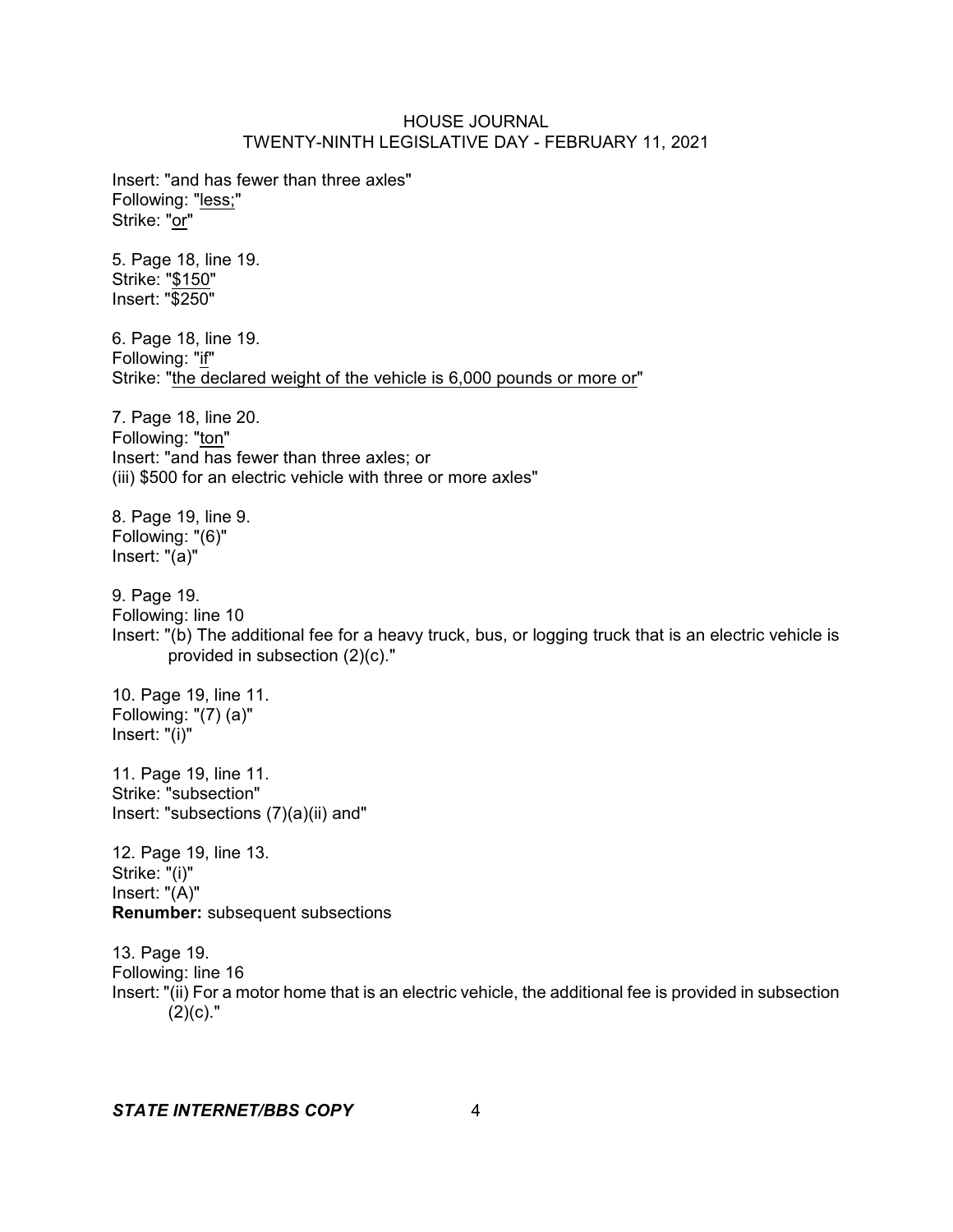14. Page 19, line 22. Following: "61-3-406;" Strike: "and"

15. Page 19, line 24. Following: "61-3-465" Insert: "; and (v) if the motor home is an electric vehicle, an additional fee of five times the additional fee provided in subsection (2)(c)"

16. Page 24, line 23. Strike: "61-3-321, which county" Insert: "61-3-321(2)(c). County"

17. Page 24, line 24. Following: "remit" Insert: "this additional fee"

18. Page 25.

Following: line 10

Insert: "**Section 5.** Section 61-10-211, MCA, is amended to read:

"**61-10-211. Fees on motortrucks, truck tractors, trailers, and semitrailers from other states.** (1) In lieu of other fees for the licensing of vehicles, there must be collected a fee for each motortruck and truck tractor that is not an electric vehicle and is already licensed for the year in another jurisdiction and operated upon an itinerant basis in this state. The fee provided in subsection (2) must be collected upon each entrance of the vehicle into the state and must be based upon the number of miles to be traveled in the state and the registered gross vehicle weight of the motortruck or truck tractor as shown in the application of the nonresident operator.

(2) The fee for each trip in Montana is:

|                               | 0-200 miles | 201-400 miles | over 400 miles |
|-------------------------------|-------------|---------------|----------------|
| Up to 46,000 lbs.             | \$10        | \$15          | \$20           |
| 46,001 through<br>80,000 lbs. | 20          | 30            | 40             |
| Over 80,001 lbs.              | 50          | 65            | 80             |
| Triple combination            | 60          | 80            | 100            |

(3) (a) In lieu of other fees for the licensing of vehicles, there must be collected a fee for each motortruck and truck tractor that is an electric vehicle and is already licensed for the year in another jurisdiction and operated on an itinerant basis in this state. The fee provided in subsection (3)(b) must be collected upon each entrance of the vehicle into the state and must be based on the number of miles to be traveled in the state of the motortruck or truck tractor as shown in the application of the nonresident operator. Fees collected pursuant to this subsection (3) must be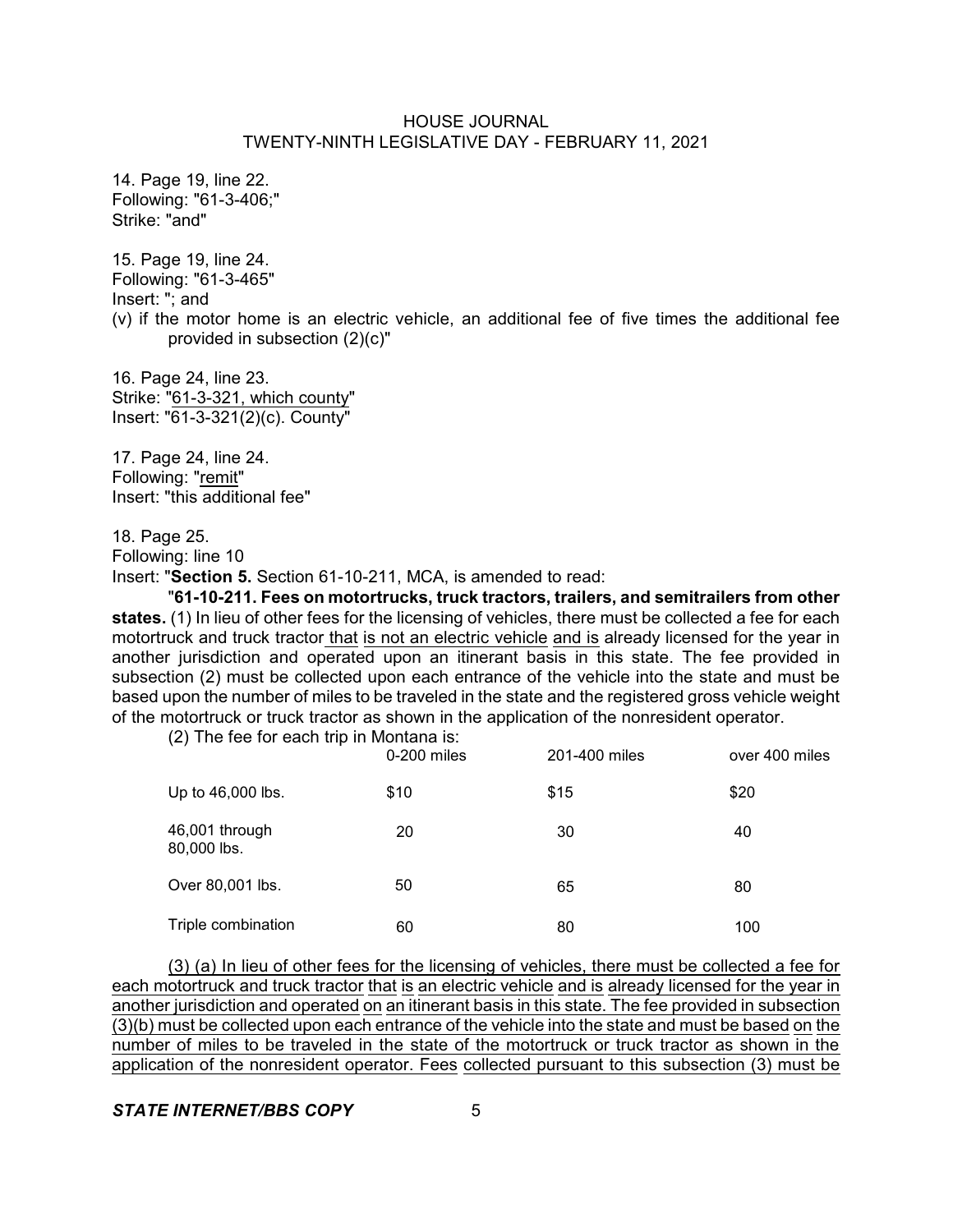deposited in the highway restricted account provided for in 15-70-126 not later than the 20th day of the month following collection of the fee, with a detailed report on a form prescribed by the department.

(b) The fee for each trip in Montana pursuant to subsection (3)(a) of a motortruck or truck tractor that is an electric vehicle is:

(i) \$12 for each trip of 200 miles or less;

(ii) \$20 for each trip of over 200 to 400 miles; and

(iii) \$30 for each trip of over 400 miles.

 $\overline{3}$  (4) The fees do not apply to any trailer the principal use of which is as temporary or permanent living quarters, or to any vehicle of a carnival that is under contract with a state, county, or district fair association.

 $(4)$  (5) A fee must be collected for each nonresident, unlicensed or unregistered trailer or semitrailer entering Montana. The fee for each trip in Montana is:

(a) \$10 for each trip of 200 miles or less;

(b) \$15 for each trip of over 200 miles to 400 miles; and

(c) \$20 for each trip of over 400 miles." "

**Renumber:** subsequent section

And, as amended, do pass. Report adopted.

**HB 266**, introduced bill, be amended as follows:

1. Title, line 4 through line 5.

Strike: "EXEMPTING" on line 4 through "PLATE" on line 5

Insert: "MANDATING ISSUANCE OF A CERTIFICATE OF WAIVER TO APPLICANTS WITH VEHICLES THAT CANNOT DISPLAY A FRONT LICENSE PLATE"

2. Page 1, line 21. Following: "or" Strike: "," Insert: "or"

3. Page 1, line 21 through line 22. Strike: ", or" on line 21 through "older" on line 22

4. Page 1, line 23. Following: "or" Strike: "," Insert: "or"

5. Page 1, line 23. Following: "rod" Strike: ", or motor vehicle that is 25 model years old or older"

6. Page 1, line 26.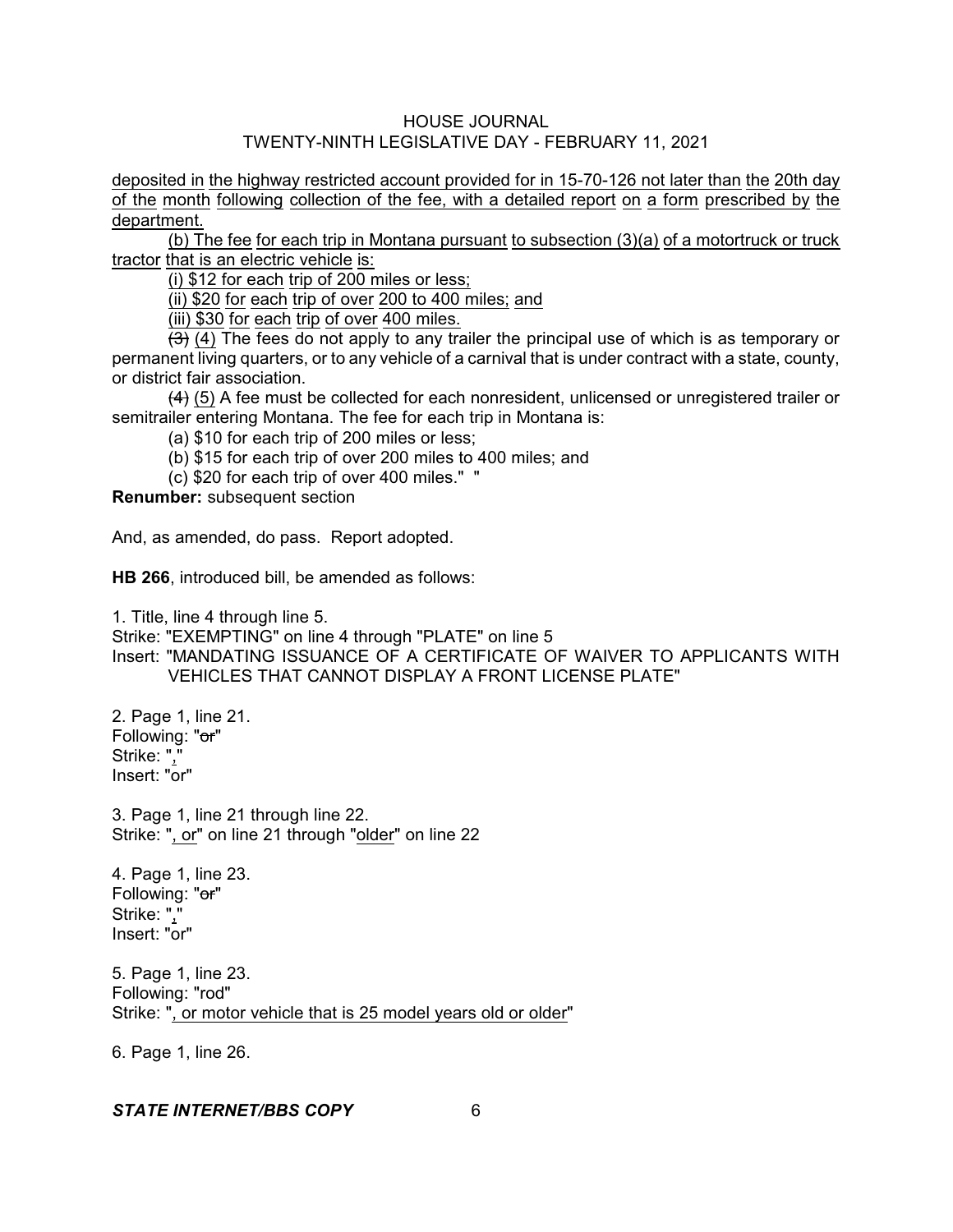Strike: "may" Insert: "shall"

7. Page 1, line 27. Strike: "If a certificate of waiver is issued, the" Insert: "The"

And, as amended, do pass. Report adopted.

**HB 271**, do pass. Report adopted. **HB 272**, do pass. Report adopted. **HB 281**, introduced bill, be amended as follows:

1. Page 18, line 14.

Following: "a"

Insert: "vehicle on which a person may ride that has two or three wheels, fully operable pedals, a saddle seat for the rider, and an electric motor of less than 750 watts and that meets the requirements of one of the following three classes"

2. Page 18, line 15. Following: "(i)" Insert: "a"

3. Page 18, line 15. Strike: "electric" Insert: "electrically assisted"

4. Page 18, line 18. Following: "(ii)" Insert: "a"

5. Page 18, line 18. Strike: "electric" Insert: "electrically assisted"

6. Page 18, line 21. Following: "(iii)" Insert: "a"

7. Page 18, line 21. Strike: "electric" Insert: "electrically assisted"

8. Page 18, line 23. Strike: "electric"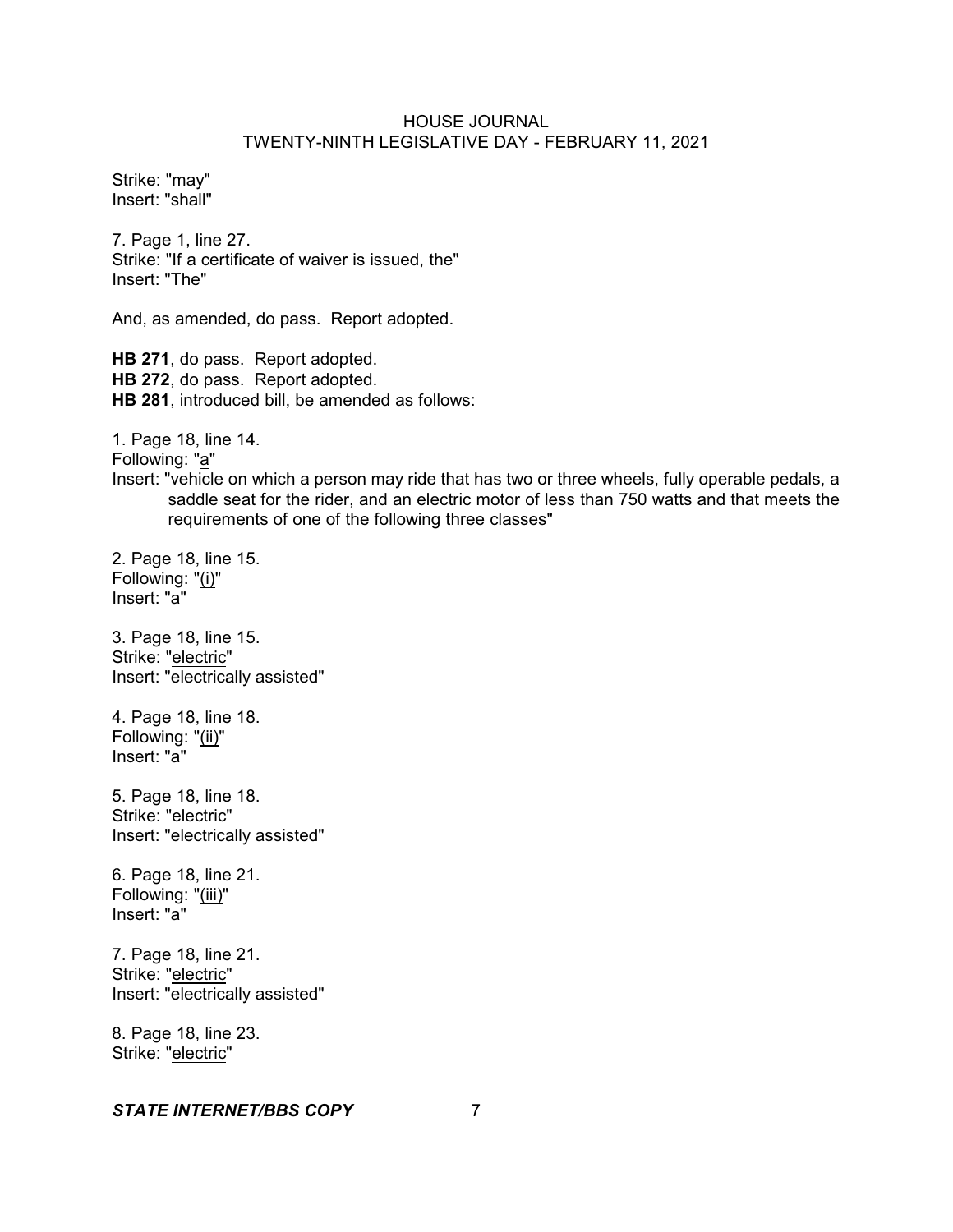Insert: "electrically assisted"

9. Page 19, line 19. Following: "(n)" Insert: "(i)"

10. Page 19. Following: line 23 Insert: "(ii) The term does not include an electrically assisted bicycle." 11. Page 20.

Following: line 21

Insert: "NEW SECTION. **Section 4. Electrically assisted bicycles.** (1) On or after January 1, 2022, manufacturers and distributors of electrically assisted bicycles shall apply a label that is permanently affixed, in a prominent location, to each electrically assisted bicycle. The label must contain the classification number, top assisted speed, and motor wattage of the electrically assisted bicycle, and must be printed in arial font in at least 9-point type.

(2) A person may not tamper with or modify an electrically assisted bicycle so as to change the motor-powered speed capability or engagement of an electrically assisted bicycle unless the label indicating the classification required in subsection (1) is replaced after modification.

(3) An electrically assisted bicycle must comply with the equipment and manufacturing requirements adopted by the United States consumer product safety commission under 16 CFR, part 1512.

(4) An electrically assisted bicycle must operate in a manner in which the electric motor is disengaged or ceases to function when the rider stops pedaling or when the brakes are applied.

(5) (a) An electrically assisted bicycle may be ridden, with the motor in operation, in places where bicycles that are solely human-powered are allowed, including but not limited to streets, highways, roadways, bicycle lanes, and bicycle or shared-use paths.

(b) Following notice and a public hearing, a local authority or state agency having jurisdiction over a bicycle or shared-use path may prohibit the motorized operation of a class 1 electrically assisted bicycle or class 2 electrically assisted bicycle on that path, if it finds that a restriction is needed for safety reasons or compliance with other laws or legal obligations.

(c) A local authority or state agency having jurisdiction over a bicycle or shared-use path may prohibit the motorized operation of a class 3 electrically assisted bicycle on that path.

(6) No person under 16 years of age may operate a class 3 electrically assisted bicycle. A person under 16 years of age may ride as a passenger on a class 3 electrically assisted bicycle that is designed to accommodate passengers.

(7) All class 3 electrically assisted bicycles must be equipped with a speedometer that displays the speed the bicycle is traveling in miles an hour. "

Insert:"NEW SECTION. **Section 5. Codification instruction.** [Section 4] is intended to be codified as an integral part of Title 61, chapter 8, and the provisions of Title 61, chapter 8, apply to [section 4]."

**Renumber:** subsequent sections

And, as amended, do pass. Report adopted.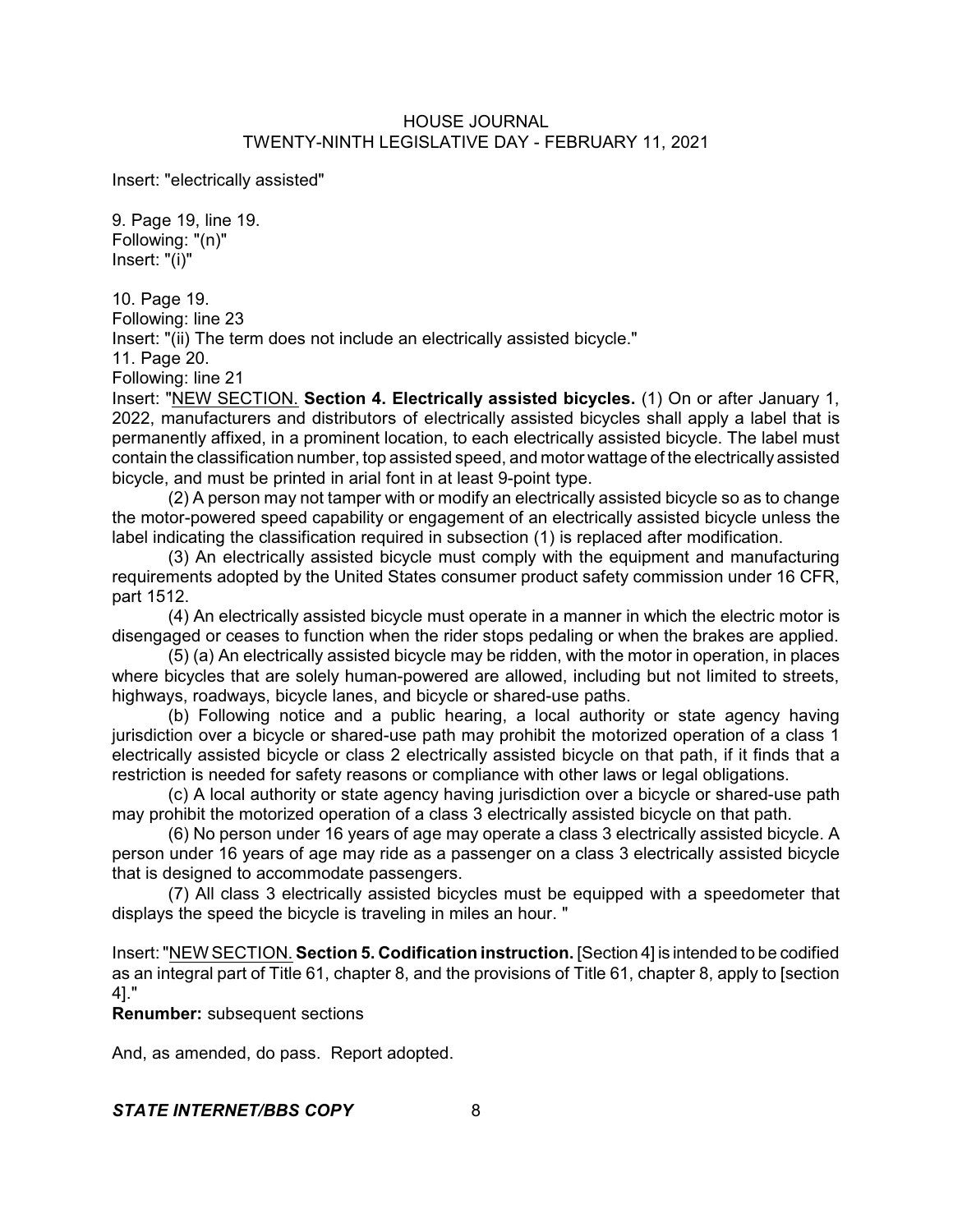**SB 9**, be concurred in. Report adopted.

## **MESSAGES FROM THE SENATE**

**House bills** concurred in and returned to the House: 2/9/2021

**HB 26**, introduced by M. Funk **HB 62**, introduced by M. Hopkins **HB 68**, introduced by M. Bertoglio **HB 74**, introduced by J. Gillette **HB 153**, introduced by R. Fitzgerald

**House bill** concurred in as amended and returned to the House for concurrence in Senate amendments:

**HB 23**, introduced by B. Beard

**Senate bills** passed and transmitted to the House for concurrence: 2/9/2021

**SB 72**, introduced by K. Regier **SB 155**, introduced by T. Jacobson

## **FIRST READING AND COMMITMENT OF BILLS**

The following House bills were introduced, read first time, and referred to committees:

**HB 360**, introduced by M. Regier, referred to Human Services.

**HB 361**, introduced by M. Regier, referred to Agriculture.

**HB 362**, introduced by R. Fitzgerald, F. Garner, referred to State Administration.

**HB 363**, introduced by J. Trebas, G. Frazer, W. Galt, B. Usher, referred to Taxation.

**HB 364**, introduced by J. Trebas, referred to Human Services.

**HB 365**, introduced by J. Trebas, G. Frazer, J. Hinkle, J. Kassmier, K. Zolnikov, C. Glimm, referred to Transportation.

**HB 366**, introduced by K. Kortum, referred to Judiciary.

**HB 367**, introduced by P. Fielder, F. Anderson, M. Binkley, J. Carlson, N. Duram, J. Fuller, S. Galloway, W. Galt, F. Garner, S. Gist, S. Gunderson, E. Hill, C. Hinkle, J. Hinkle, L. Jones, J. Kassmier, C. Knudsen, R. Knudsen, D. Lenz, B. Ler, M. Malone, R. Marshall, B. Mitchell, M. Noland, J. Patelis, B. Phalen, J. Read, M. Regier, V. Ricci, J. Schillinger, K. Seekins-Crowe, L. Sheldon-Galloway, D. Skees, J. Trebas, B. Tschida, B. Usher, S. Vinton, K. Walsh, C. Smith, M. Blasdel, B. Brown, M. Cuffe, J. Ellsworth, C. Glimm, S. Hinebauch, B. Keenan, K. Regier, referred to Judiciary. **HB 368**, introduced by S. Greef, referred to Judiciary.

**HB 369**, introduced by M. Caferro, E. McClafferty, referred to Human Services.

**STATE INTERNET/BBS COPY** 9

2/9/2021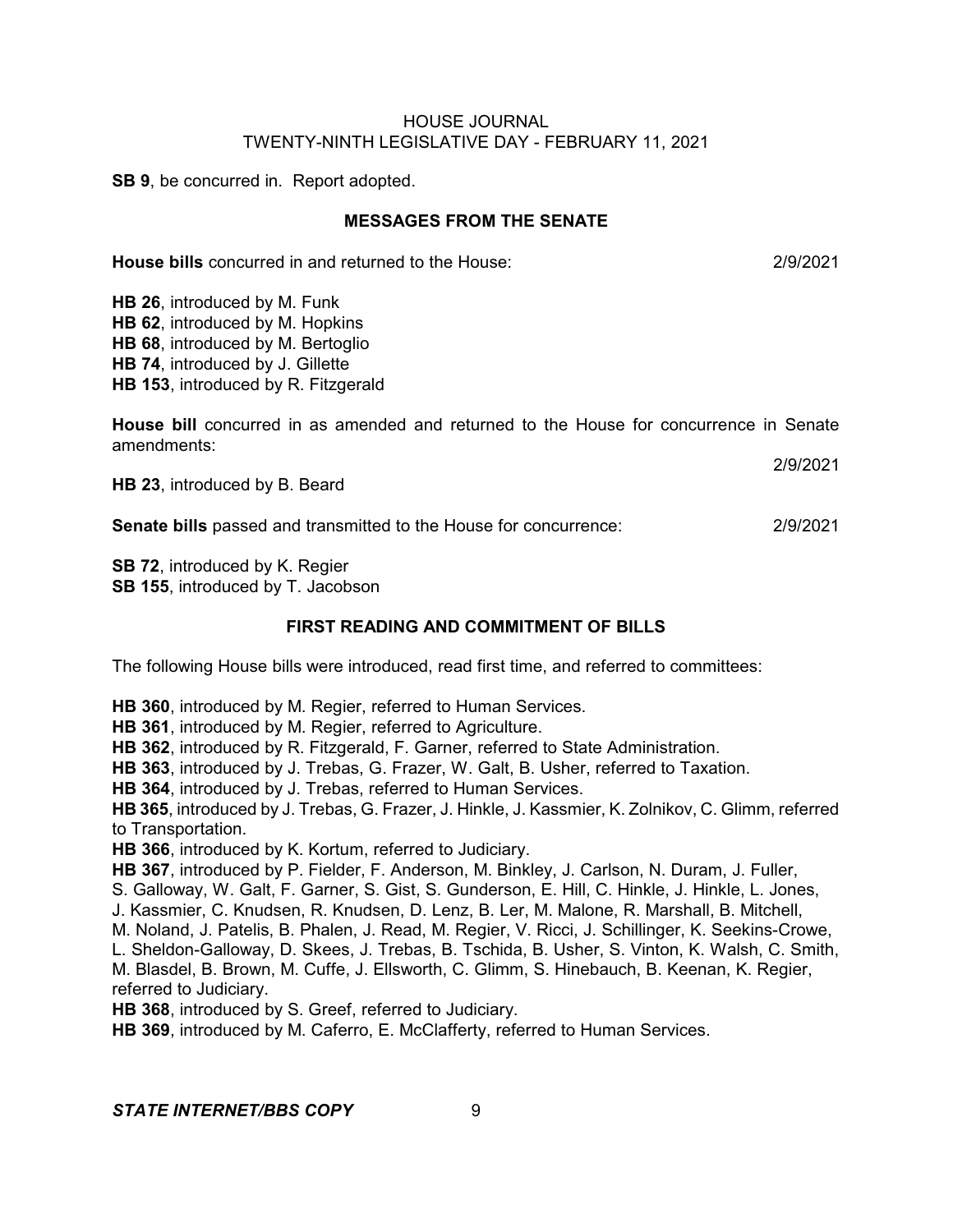**HB 370**, introduced by M. Regier, J. Kassmier, J. Keane, D. Skees, K. Zolnikov, D. Ankney, C. Glimm, D. Kary, K. Regier, M. Sweeney, referred to Energy, Technology and Federal Relations. **HB 371**, introduced by D. Bedey, S. Berglee, D. Salomon, referred to State Administration. **HB 372**, introduced by B. Ler, J. Kassmier, B. Phalen, J. Schillinger, S. Hinebauch, referred to Taxation.

**HB 373**, introduced by K. Holmlund, D. Bedey, E. Buttrey, J. Dooling, F. Garner, M. Hopkins, J. Keane, E. Kerr-Carpenter, D. Ankney, K. Bogner, R. Lynch, J. Small, referred to Appropriations. **HB 374**, introduced by K. Holmlund, D. Bedey, E. Buttrey, J. Dooling, F. Garner, M. Hopkins, J. Keane, D. Ankney, K. Bogner, R. Lynch, J. Small, referred to Appropriations.

**HB 375**, introduced by F. Nave, J. Fuller, K. Seekins-Crowe, referred to Transportation.

**HB 376**, introduced by J. Windy Boy, referred to Energy, Technology and Federal Relations. **HB 377**, introduced by W. McKamey, E. Buttrey, G. Custer, W. Galt, F. Garner, S. Gunderson, C. Knudsen, B. Mercer, B. Phalen, M. Thane, B. Usher, D. Kary, J. Small, R. Tempel, referred to Judiciary.

**HB 378**, introduced by M. Thane, referred to Business and Labor.

**HB 379**, introduced by S. Vinton, L. Brewster, R. Knudsen, referred to Business and Labor.

**HB 380**, introduced by K. Seekins-Crowe, D. Bartel, L. Brewster, N. Duram, P. Fielder,

F. Fleming, J. Fuller, S. Galloway, S. Gist, S. Gunderson, E. Hill, C. Hinkle, J. Hinkle,

R. Knudsen, D. Lenz, B. Ler, B. Mercer, B. Mitchell, T. Moore, F. Nave, J. Patelis, J. Read,

A. Regier, V. Ricci, D. Skees, M. Stromswold, B. Tschida, B. Usher, S. Vinton, K. Zolnikov,

D. Ankney, B. Brown, C. Friedel, C. Glimm, S. Hinebauch, D. Howard, D. Kary, T. Manzella,

T. McGillvray, B. Molnar, C. Smith, referred to Legislative Administration.

**HB 381**, introduced by M. Dunwell, referred to State Administration.

The following House joint resolution was introduced, read first time, and referred to committee:

**HJR 11**, introduced by B. Mitchell, D. Bartel, D. Bedey, S. Berglee, M. Binkley, L. Brewster, E. Buttrey, J. Carlson, G. Custer, N. Duram, P. Fielder, F. Fleming, G. Frazer, J. Fuller, S. Galloway, W. Galt, J. Gillette, S. Gist, S. Greef, S. Gunderson, E. Hill, C. Hinkle, J. Hinkle, M. Hopkins, L. Jones, J. Kassmier, S. Kerns, R. Knudsen, D. Lenz, B. Ler, M. Malone, R. Marshall, W. McKamey, B. Mercer, T. Moore, F. Nave, M. Noland, J. Patelis, B. Phalen, J. Read, A. Regier, M. Regier, V. Ricci, J. Schillinger, K. Seekins-Crowe, L. Sheldon-Galloway, D. Skees, M. Stromswold, J. Trebas, B. Tschida, B. Usher, S. Vinton, K. Zolnikov, C. Glimm, referred to Judiciary.

The following Senate bills were introduced, read first time, and referred to committees:

**SB 72**, introduced by K. Regier, referred to Education.

**SB 155**, introduced by T. Jacobson, D. Salomon, D. Kary, M. McNally, E. McClafferty,

C. Boland, C. Smith, J. Welborn, J. Pomnichowski, D. Ankney, J. Cohenour, C. Glimm, W. Galt, B. Brown, J. Ellis, K. Kelker, T. Manzella, C. Pope, S. Webber, S. Hinebauch, S. Morigeau,

L. Sheldon-Galloway, J. Patelis, S. Vinton, W. Sales, K. Abbott, E. Boldman,J. Small, J. Gross,

J. Ellsworth, M. Sweeney, P. Flowers, K. Zolnikov, J. Gillette, G. Frazer, S. O'Brien, referred to Human Services.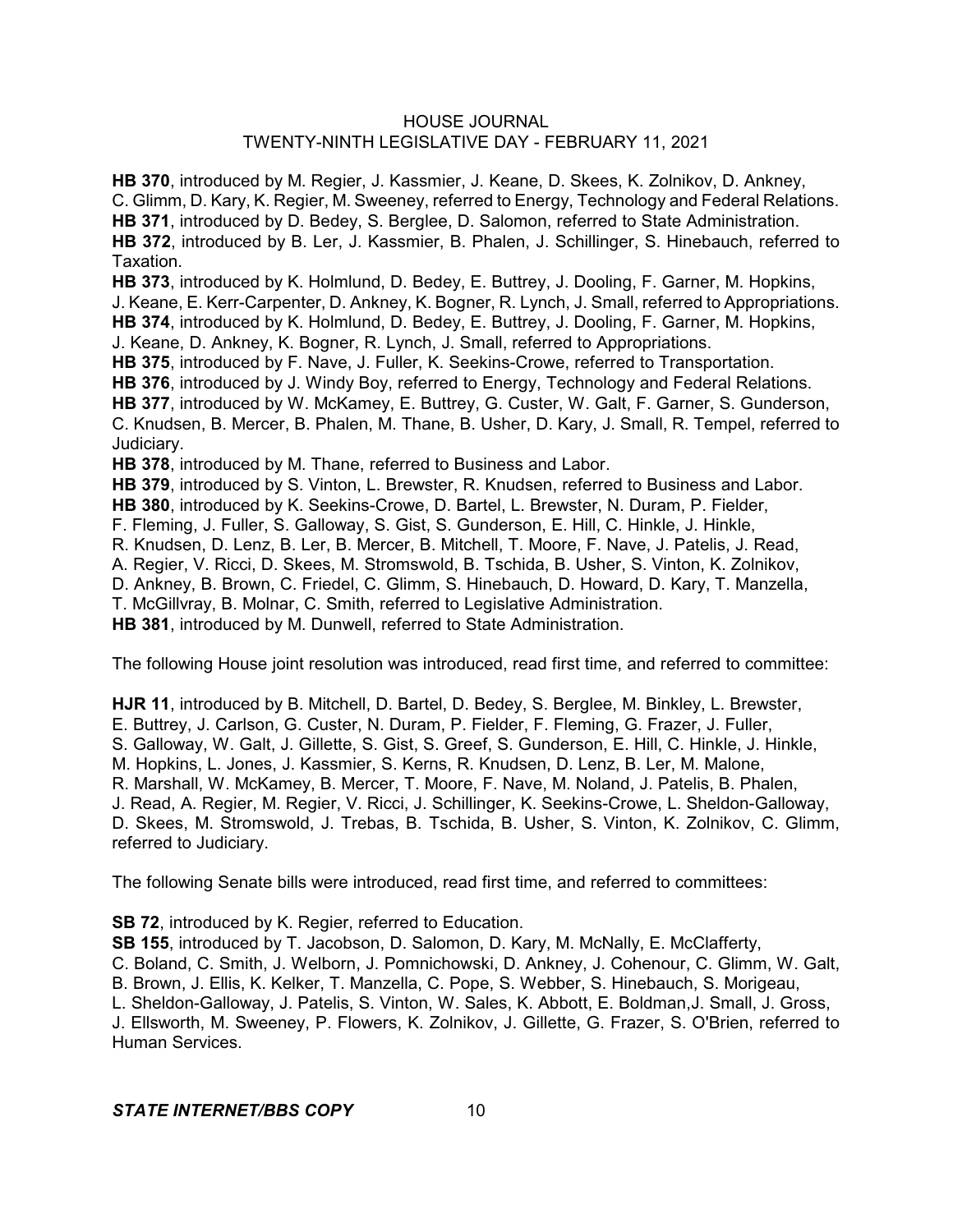# **SECOND READING OF BILLS (COMMITTEE OF THE WHOLE)**

Majority Leader Vinton moved the House resolve itself into a Committee of the Whole for consideration of business on second reading. Motion carried. Representative Phalen in the chair.

Mr. Speaker: We, your Committee of the Whole, having had under consideration business on second reading, recommend as follows:

**HB 146** - Representative Mercer moved **HB 146** do pass. Motion carried as follows:

Yeas: Abbott, Anderson, Bartel, Beard, Bedey, Berglee, Bertoglio, Binkley, Bishop, Brewster, Buckley, Buttrey, Caferro, Carlson, Curdy, Custer, Dooling, Dunwell, Duram, Farris-Olsen, Fern, Fielder, Fitzgerald, Fleming, France, Frazer, Fuller, Funk, Galloway, Garner, Gillette, Gist, Greef, Gunderson, Hamilton, Hayman, Hill, Hinkle C, Hinkle J, Holmlund, Hopkins, Jones, Karjala, Kassmier, Keane, Kelker, Keogh, Kerns, Kerr-Carpenter, Knudsen C, Knudsen R, Kortum, Lenz, Ler, Loge, Malone, Marler, Marshall, McKamey, Mercer, Mitchell, Nave, Noland, Novak, Patelis, Phalen, Putnam, Read, Regier A, Regier M, Reksten, Ricci, Running Wolf, Schillinger, Seekins-Crowe, Sheldon-Galloway, Skees, Smith, Stafman, Stewart Peregoy, Stromswold, Sullivan, Tenenbaum, Thane, Tschida, Usher, Vinton, Walsh, Weatherwax, Welch, Whiteman Pena, Whitman, Windy Boy, Zolnikov, Mr. Speaker. Total 95

Nays: Harvey, Hawk, Moore, Olsen, Trebas. Total 5

Voted absentee: None.

Excused: None. Total 0

Absent or not voting: None. Total 0

**HB 179** - Representative Bedey moved **HB 179** do pass. Motion carried as follows:

Yeas: Abbott, Anderson, Bedey, Berglee, Bertoglio, Binkley, Bishop, Buckley, Buttrey, Carlson, Curdy, Dooling, Dunwell, Farris-Olsen, Fitzgerald, France, Frazer, Funk, Gist, Greef, Hamilton, Harvey, Hawk, Hayman, Hill, Holmlund, Hopkins, Jones, Karjala, Kelker, Keogh, Kerr-Carpenter, Kortum, Loge, Malone, Marler, McKamey, Novak, Olsen, Ricci, Running Wolf, Stafman, Stewart Peregoy, Sullivan, Tenenbaum, Thane, Vinton, Walsh, Weatherwax, Welch, Whiteman Pena, Windy Boy. Total 52

Nays: Bartel, Beard, Brewster, Caferro, Custer, Duram, Fern, Fielder, Fleming, Fuller, Galloway,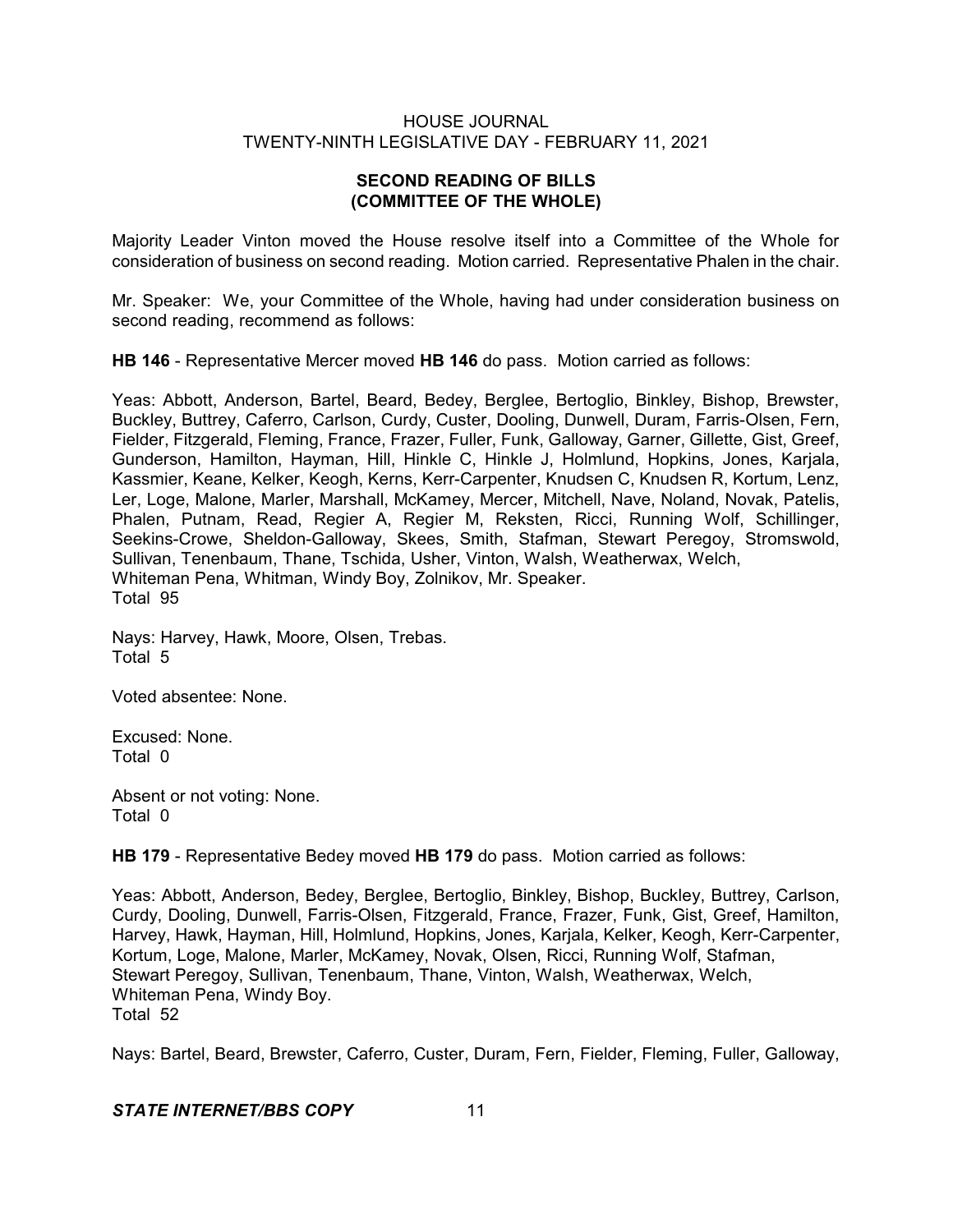Garner, Gillette, Gunderson, Hinkle C, Hinkle J, Kassmier, Keane, Kerns, Knudsen C, Knudsen R, Lenz, Ler, Marshall, Mercer, Mitchell, Moore, Nave, Noland, Patelis, Phalen, Putnam, Read, Regier A, Regier M, Reksten, Schillinger, Seekins-Crowe, Sheldon-Galloway, Skees, Smith, Stromswold, Trebas, Tschida, Usher, Whitman, Zolnikov, Mr. Speaker. Total 48

Voted absentee: None.

Excused: None. Total 0

Absent or not voting: None. Total 0

**SB 28** - Representative Anderson moved **SB 28** be concurred in. Motion carried as follows:

Yeas: Abbott, Anderson, Bartel, Beard, Bedey, Berglee, Bertoglio, Binkley, Bishop, Brewster, Buckley, Buttrey, Caferro, Carlson, Curdy, Custer, Dooling, Duram, Farris-Olsen, Fern, Fielder, Fitzgerald, Fleming, France, Frazer, Fuller, Funk, Galloway, Garner, Gillette, Gist, Greef, Gunderson, Harvey, Hawk, Hayman, Hill, Hinkle C, Hinkle J, Holmlund, Hopkins, Jones, Karjala, Kassmier, Keane, Kelker, Keogh, Kerns, Kerr-Carpenter, Knudsen C, Knudsen R, Kortum, Lenz, Ler, Loge, Malone, Marler, Marshall, McKamey, Mercer, Mitchell, Moore, Nave, Noland, Novak, Patelis, Phalen, Putnam, Read, Regier A, Regier M, Reksten, Ricci, Running Wolf, Schillinger, Seekins-Crowe, Sheldon-Galloway, Skees, Smith, Stafman, Stewart Peregoy, Stromswold, Sullivan, Tenenbaum, Thane, Trebas, Tschida, Usher, Vinton, Walsh, Weatherwax, Welch, Whiteman Pena, Whitman, Windy Boy, Zolnikov, Mr. Speaker. Total 97

Nays: Dunwell, Hamilton, Olsen. Total 3

Voted absentee: None.

Excused: None. Total 0

Absent or not voting: None. Total 0

**SB 56** - Representative Hill moved **SB 56** be concurred in. Motion carried as follows:

Yeas: Abbott, Anderson, Bartel, Beard, Bedey, Berglee, Bertoglio, Binkley, Bishop, Brewster, Buckley, Buttrey, Caferro, Carlson, Curdy, Custer, Dooling, Dunwell, Duram, Farris-Olsen, Fern, Fielder, Fitzgerald, Fleming, France, Frazer, Fuller, Funk, Galloway, Garner, Gillette, Gist, Greef, Gunderson, Hamilton, Harvey, Hawk, Hayman, Hill, Hinkle C, Hinkle J, Holmlund, Hopkins, Jones,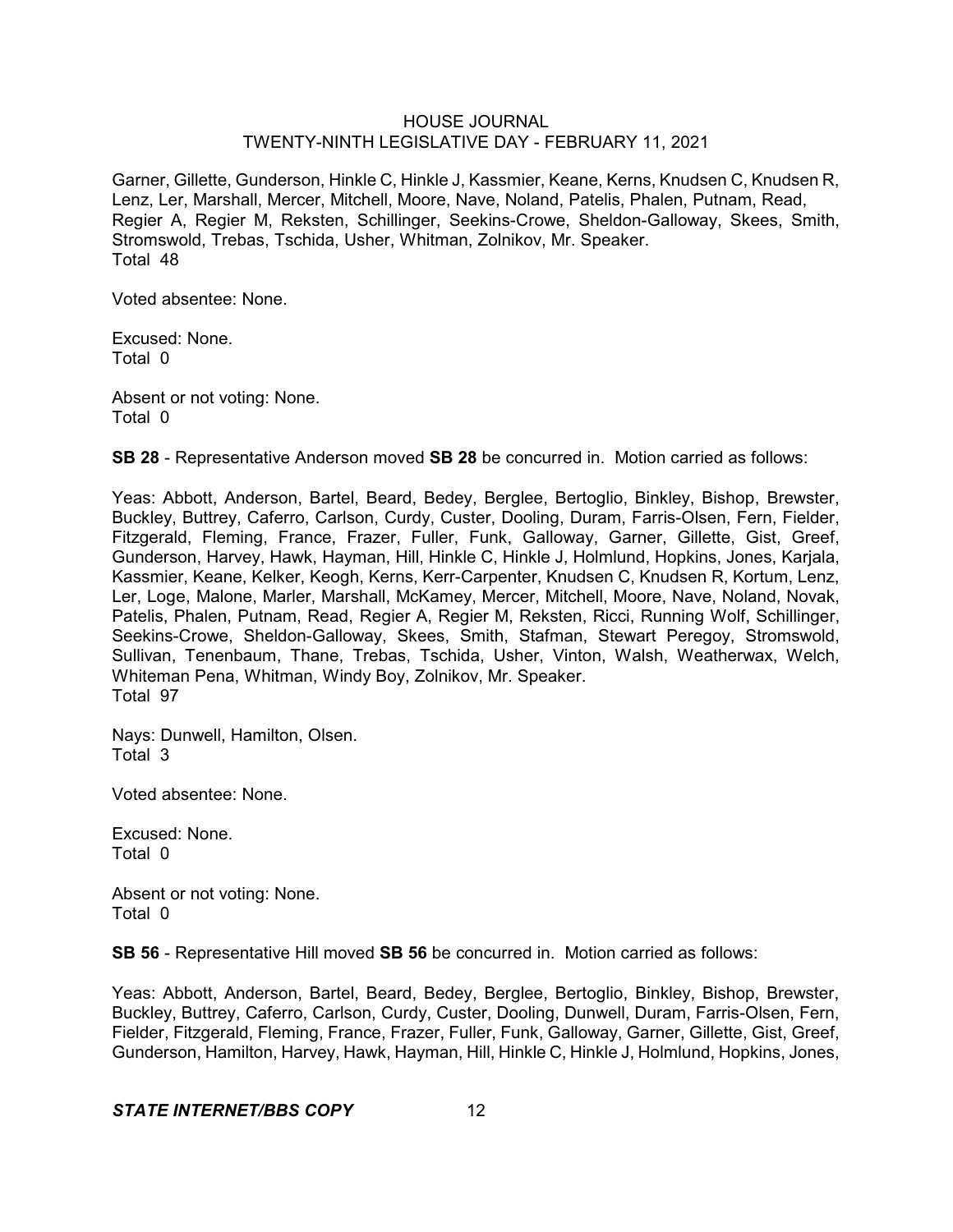Karjala, Kassmier, Keane, Kelker, Keogh, Kerns, Kerr-Carpenter, Knudsen C, Knudsen R, Kortum, Lenz, Ler, Loge, Malone, Marler, Marshall, McKamey, Mercer, Mitchell, Moore, Nave, Noland, Novak, Olsen, Patelis, Phalen, Putnam, Read, Regier A, Regier M, Reksten, Ricci, Running Wolf, Schillinger, Seekins-Crowe, Sheldon-Galloway, Skees, Smith, Stafman, Stewart Peregoy, Stromswold, Sullivan, Tenenbaum, Thane, Trebas, Tschida, Usher, Vinton, Walsh, Weatherwax, Welch, Whiteman Pena, Whitman, Windy Boy, Zolnikov, Mr. Speaker. Total 100

Nays: None. Total 0

Voted absentee: None.

Excused: None. Total 0

Absent or not voting: None. Total 0

**SB 70** - Representative Buttrey moved **SB 70** be concurred in. Motion carried as follows:

Yeas: Abbott, Anderson, Bartel, Beard, Bedey, Berglee, Bertoglio, Binkley, Bishop, Brewster, Buckley, Buttrey, Caferro, Carlson, Curdy, Custer, Dooling, Dunwell, Duram, Farris-Olsen, Fern, Fielder, Fitzgerald, Fleming, France, Frazer, Fuller, Funk, Galloway, Garner, Gillette, Gist, Greef, Gunderson, Hamilton, Harvey, Hawk, Hill, Hinkle C, Hinkle J, Holmlund, Hopkins, Jones, Karjala, Kassmier, Keane, Kelker, Keogh, Kerns, Kerr-Carpenter, Knudsen C, Knudsen R, Lenz, Ler, Loge, Malone, Marler, Marshall, McKamey, Mercer, Mitchell, Moore, Nave, Noland, Novak, Patelis, Phalen, Putnam, Read, Regier A, Regier M, Reksten, Ricci, Running Wolf, Schillinger, Seekins-Crowe, Sheldon-Galloway, Skees, Smith, Stafman, Stewart Peregoy, Stromswold, Sullivan, Tenenbaum, Thane, Trebas, Tschida, Usher, Vinton, Walsh, Weatherwax, Welch, Whiteman Pena, Whitman, Windy Boy, Zolnikov, Mr. Speaker. Total 97

Nays: Hayman, Kortum, Olsen. Total 3

Voted absentee: None.

Excused: None. Total 0

Absent or not voting: None. Total 0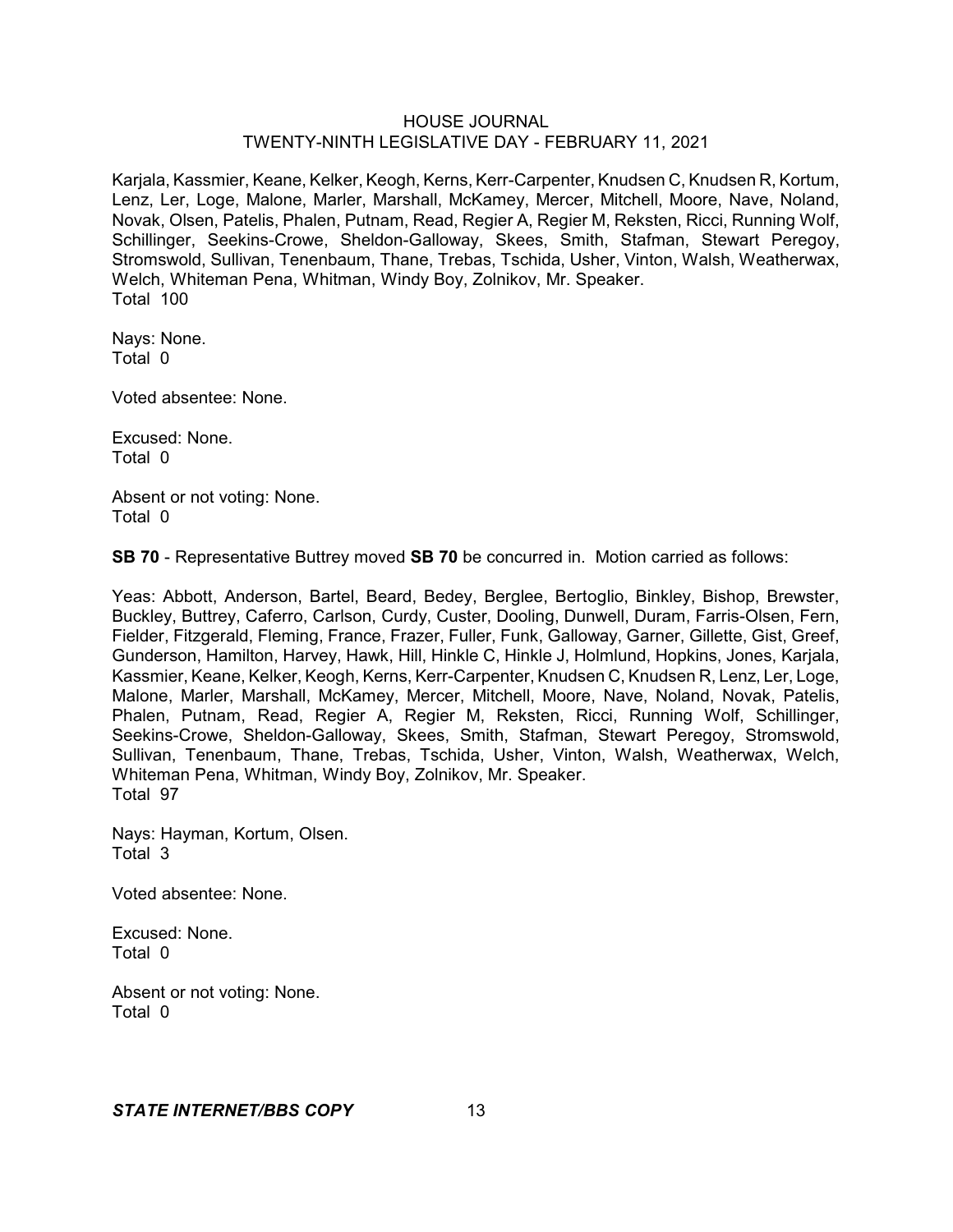**SB 79** - Representative Loge moved **SB 79** be concurred in. Motion carried as follows:

Yeas: Abbott, Anderson, Bartel, Beard, Bedey, Berglee, Bertoglio, Binkley, Bishop, Brewster, Buckley, Buttrey, Caferro, Carlson, Curdy, Custer, Dooling, Dunwell, Duram, Farris-Olsen, Fern, Fielder, Fitzgerald, Fleming, France, Frazer, Fuller, Funk, Galloway, Garner, Gillette, Gist, Greef, Gunderson, Hamilton, Harvey, Hawk, Hayman, Hill, Hinkle C, Hinkle J, Holmlund, Hopkins, Jones, Karjala, Kassmier, Keane, Kelker, Keogh, Kerns, Kerr-Carpenter, Knudsen C, Knudsen R, Kortum, Lenz, Ler, Loge, Malone, Marler, Marshall, McKamey, Mercer, Mitchell, Moore, Nave, Noland, Novak, Patelis, Phalen, Putnam, Read, Regier A, Regier M, Reksten, Ricci, Running Wolf, Schillinger, Seekins-Crowe, Sheldon-Galloway, Skees, Smith, Stafman, Stewart Peregoy, Stromswold, Sullivan, Tenenbaum, Thane, Trebas, Tschida, Usher, Vinton, Walsh, Weatherwax, Welch, Whiteman Pena, Whitman, Windy Boy, Zolnikov, Mr. Speaker. Total 99

Nays: Olsen. Total 1

Voted absentee: None.

Excused: None. Total 0

Absent or not voting: None. Total 0

**SB 96** - Representative Whiteman Pena moved **SB 96** be concurred in. Motion carried as follows:

Yeas: Abbott, Anderson, Beard, Bedey, Berglee, Bertoglio, Binkley, Bishop, Brewster, Buckley, Buttrey, Caferro, Carlson, Curdy, Custer, Dooling, Dunwell, Duram, Farris-Olsen, Fern, Fitzgerald, Fleming, France, Frazer, Fuller, Funk, Galloway, Garner, Gillette, Gist, Greef, Gunderson, Hamilton, Harvey, Hawk, Hayman, Hill, Hinkle C, Hinkle J, Holmlund, Hopkins, Jones, Karjala, Kassmier, Keane, Kelker, Keogh, Kerns, Kerr-Carpenter, Knudsen C, Knudsen R, Kortum, Lenz, Loge, Malone, Marler, Marshall, McKamey, Mercer, Moore, Nave, Noland, Novak, Olsen, Patelis, Phalen, Putnam, Read, Regier A, Reksten, Ricci, Running Wolf, Schillinger, Seekins-Crowe, Sheldon-Galloway, Skees, Smith, Stafman, Stewart Peregoy, Stromswold, Sullivan, Tenenbaum, Thane, Trebas, Tschida, Usher, Vinton, Walsh, Weatherwax, Welch, Whiteman Pena, Whitman, Windy Boy, Mr. Speaker. Total 94

Nays: Bartel, Fielder, Ler, Mitchell, Regier M, Zolnikov. Total 6

Voted absentee: None.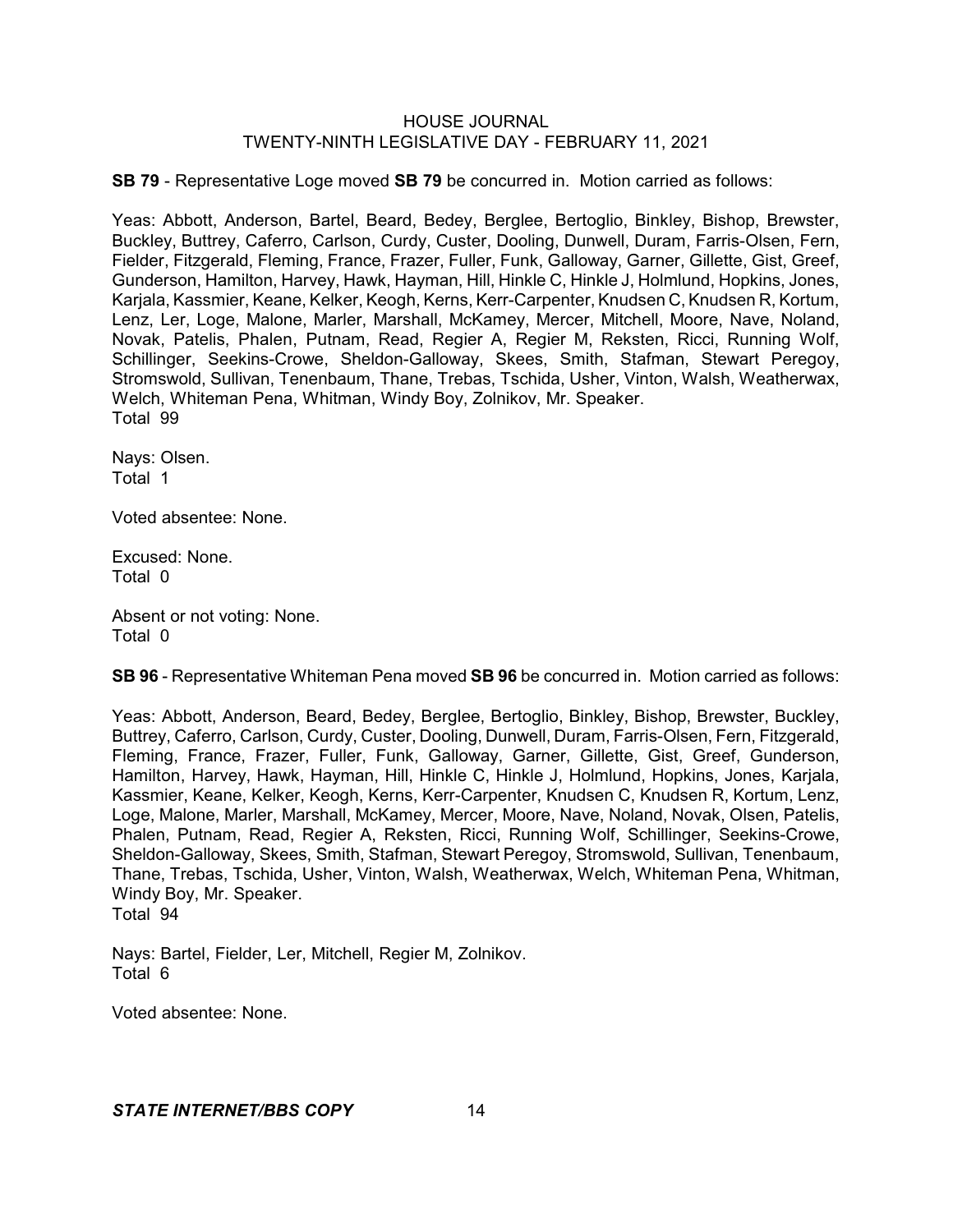Excused: None. Total 0

Absent or not voting: None. Total 0

**SB 97** - Representative Buttrey moved **SB 97** be concurred in. Motion carried as follows:

Yeas: Abbott, Anderson, Bartel, Beard, Bedey, Berglee, Bertoglio, Binkley, Bishop, Brewster, Buckley, Buttrey, Caferro, Carlson, Curdy, Custer, Dooling, Dunwell, Duram, Farris-Olsen, Fern, Fielder, Fitzgerald, Fleming, France, Frazer, Fuller, Funk, Galloway, Garner, Gillette, Gist, Greef, Gunderson, Hamilton, Harvey, Hawk, Hayman, Hill, Hinkle C, Hinkle J, Holmlund, Hopkins, Jones, Karjala, Kassmier, Keane, Kelker, Keogh, Kerns, Kerr-Carpenter, Knudsen C, Knudsen R, Kortum, Lenz, Ler, Loge, Malone, Marler, Marshall, McKamey, Mercer, Mitchell, Moore, Nave, Noland, Novak, Olsen, Patelis, Phalen, Putnam, Read, Regier A, Regier M, Reksten, Ricci, Running Wolf, Schillinger, Seekins-Crowe, Sheldon-Galloway, Skees, Smith, Stafman, Stewart Peregoy, Stromswold, Sullivan, Tenenbaum, Thane, Trebas, Tschida, Usher, Vinton, Walsh, Weatherwax, Welch, Whiteman Pena, Whitman, Windy Boy, Zolnikov, Mr. Speaker. Total 100

Nays: None. Total 0

Voted absentee: None.

Excused: None. Total 0

Absent or not voting: None. Total 0

**SB 104** - Representative Gillette moved **SB 104** be concurred in. Motion carried as follows:

Yeas: Abbott, Anderson, Bartel, Beard, Bedey, Berglee, Bertoglio, Binkley, Bishop, Brewster, Buckley, Buttrey, Carlson, Curdy, Custer, Dooling, Dunwell, Duram, Farris-Olsen, Fern, Fielder, Fitzgerald, Fleming, France, Frazer, Fuller, Funk, Galloway, Garner, Gillette, Gist, Greef, Gunderson, Hamilton, Harvey, Hawk, Hayman, Hill, Hinkle C, Hinkle J, Holmlund, Hopkins, Jones, Karjala, Kassmier, Keane, Kelker, Keogh, Kerns, Kerr-Carpenter, Knudsen C, Knudsen R, Kortum, Lenz, Ler, Loge, Malone, Marler, Marshall, McKamey, Mercer, Mitchell, Moore, Nave, Noland, Novak, Patelis, Phalen, Putnam, Read, Regier A, Regier M, Reksten, Ricci, Running Wolf, Schillinger, Seekins-Crowe, Sheldon-Galloway, Skees, Smith, Stafman, Stewart Peregoy, Stromswold, Sullivan, Tenenbaum, Thane, Trebas, Tschida, Usher, Vinton, Walsh, Weatherwax, Welch, Whiteman Pena, Whitman, Windy Boy, Zolnikov, Mr. Speaker. Total 98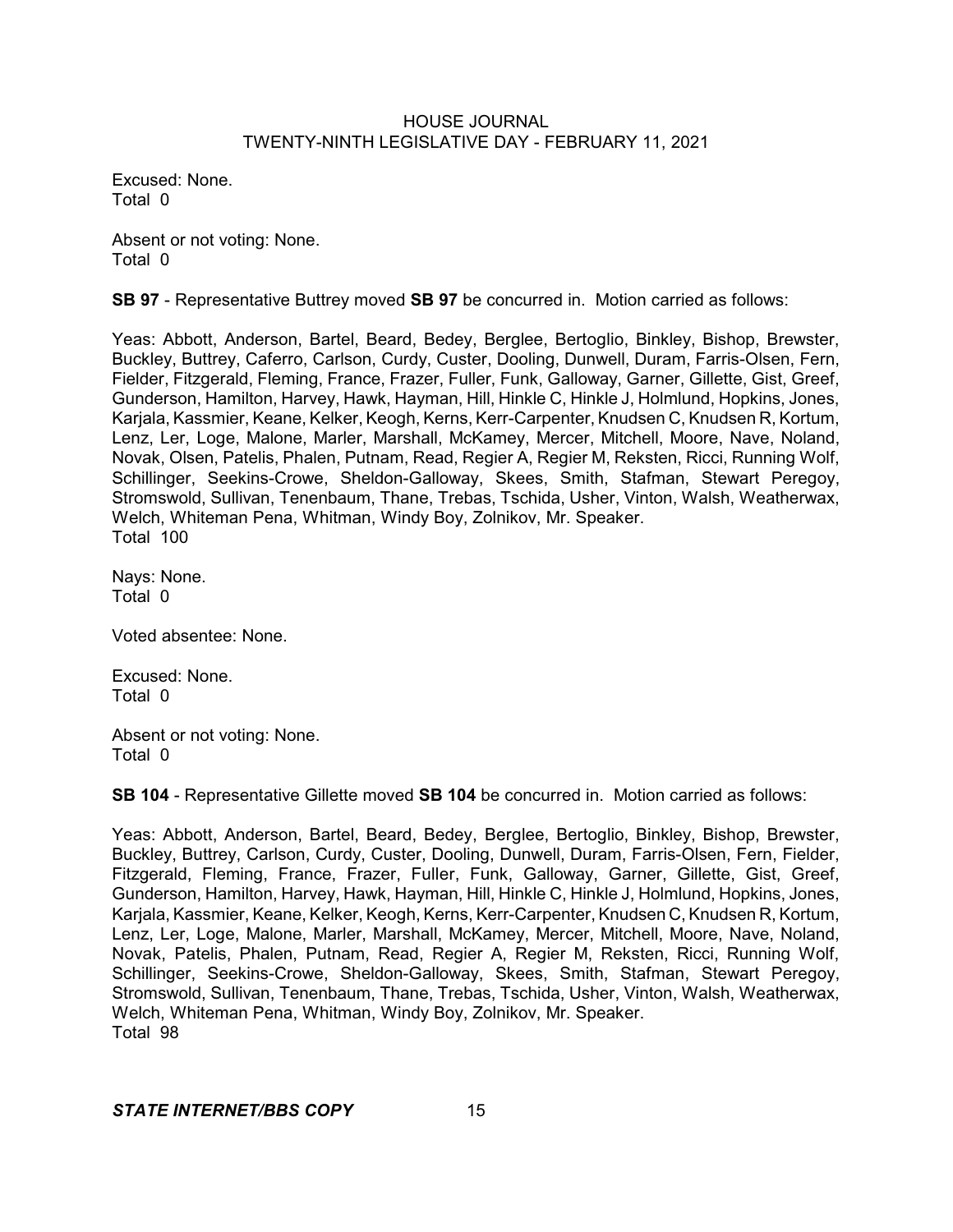Nays: Caferro, Olsen. Total 2

Voted absentee: None.

Excused: None. Total 0

Absent or not voting: None. Total 0

Majority Leader Vinton moved the Committee rise and report. Motion carried. Committee arose. House resumed. Mr. Speaker presiding. Chair Phalen moved the Committee of the Whole report be adopted. Report adopted as follows:

Yeas: Abbott, Beard, Bedey, Berglee, Bertoglio, Binkley, Bishop, Brewster, Buckley, Buttrey, Caferro, Carlson, Curdy, Custer, Dooling, Dunwell, Duram, Farris-Olsen, Fern, Fielder, Fitzgerald, Fleming, France, Frazer, Fuller, Funk, Galloway, Garner, Gillette, Gist, Greef, Gunderson, Hamilton, Hawk, Hayman, Hinkle C, Hinkle J, Holmlund, Hopkins, Karjala, Kassmier, Keane, Kelker, Keogh, Kerns, Kerr-Carpenter, Knudsen C, Knudsen R, Kortum, Lenz, Ler, Loge, Malone, Marler, Marshall, McKamey, Mercer, Mitchell, Moore, Nave, Novak, Olsen, Patelis, Putnam, Read, Regier A, Regier M, Reksten, Ricci, Running Wolf, Schillinger, Seekins-Crowe, Sheldon-Galloway, Skees, Smith, Stafman, Stromswold, Sullivan, Tenenbaum, Thane, Trebas, Usher, Vinton, Walsh, Weatherwax, Welch, Whiteman Pena, Whitman, Windy Boy, Zolnikov, Mr. Speaker. Total 91

Nays: Harvey, Hill, Phalen, Tschida. Total 4

Voted absentee: None.

Excused: None. Total 0

Absent or not voting: Anderson, Bartel, Jones, Noland, Stewart Peregoy. Total 5

# **THIRD READING OF BILLS**

The following bills having been read three several times, title and history agreed to, were disposed of in the following manner:

**HB 208** passed as follows:

Yeas: Anderson, Bartel, Beard, Bedey, Berglee, Bertoglio, Binkley, Brewster, Buttrey, Caferro,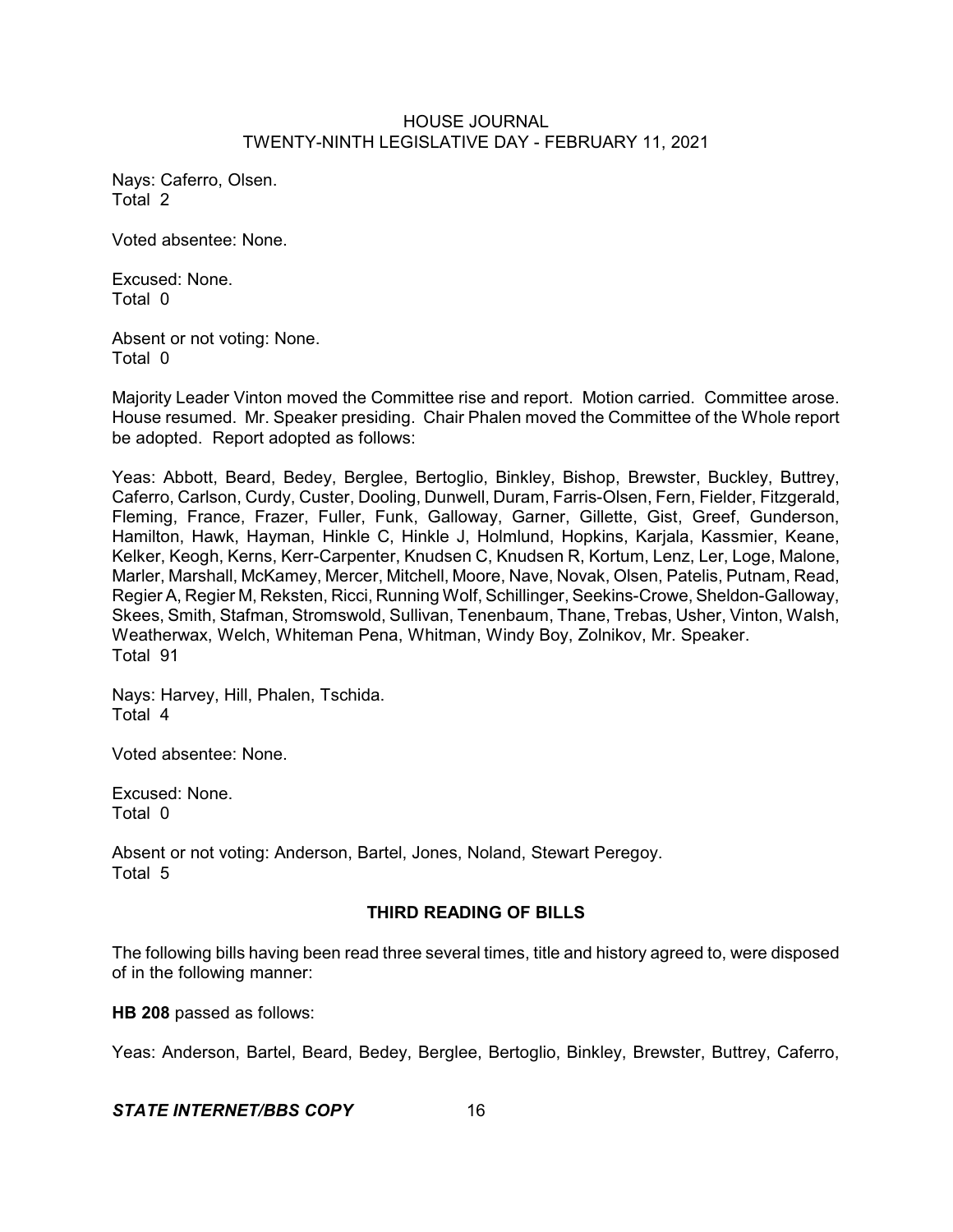Carlson, Custer, Dooling, Duram, Fielder, Fitzgerald, Fleming, Frazer, Fuller, Galloway, Garner, Gillette, Gist, Greef, Gunderson, Hill, Hinkle C, Hinkle J, Holmlund, Hopkins, Jones, Kassmier, Kerns, Knudsen C, Knudsen R, Lenz, Ler, Loge, Malone, Marshall, McKamey, Mercer, Mitchell, Moore, Nave, Noland, Patelis, Phalen, Putnam, Read, Regier A, Regier M, Reksten, Ricci, Schillinger, Seekins-Crowe, Sheldon-Galloway, Skees, Stafman, Stromswold, Trebas, Tschida, Usher, Vinton, Walsh, Welch, Whitman, Zolnikov, Mr. Speaker. Total 69

Nays: Abbott, Bishop, Buckley, Curdy, Dunwell, Farris-Olsen, Fern, France, Funk, Hamilton, Harvey, Hawk, Hayman, Karjala, Keane, Kelker, Keogh, Kerr-Carpenter, Kortum, Marler, Novak, Olsen, Running Wolf, Smith, Stewart Peregoy, Sullivan, Tenenbaum, Thane, Weatherwax, Whiteman Pena, Windy Boy. Total 31

Voted absentee: None.

Excused: None. Total 0

Absent or not voting: None. Total 0

**HB 224** passed as follows:

Yeas: Anderson, Bartel, Beard, Bedey, Berglee, Bertoglio, Binkley, Brewster, Buttrey, Carlson, Custer, Dooling, Duram, Fielder, Fitzgerald, Fleming, Frazer, Fuller, Galloway, Garner, Gillette, Gist, Gunderson, Harvey, Hill, Hinkle C, Hinkle J, Holmlund, Hopkins, Jones, Kassmier, Keane, Kerns, Knudsen C, Knudsen R, Lenz, Ler, Loge, Malone, Marshall, McKamey, Mercer, Mitchell, Moore, Nave, Noland, Novak, Patelis, Phalen, Read, Regier A, Regier M, Reksten, Ricci, Schillinger, Seekins-Crowe, Sheldon-Galloway, Skees, Stromswold, Trebas, Tschida, Usher, Vinton, Walsh, Whitman, Zolnikov, Mr. Speaker. Total 67

Nays: Abbott, Bishop, Buckley, Caferro, Curdy, Dunwell, Farris-Olsen, Fern, France, Funk, Greef, Hamilton, Hawk, Hayman, Karjala, Kelker,Keogh, Kerr-Carpenter, Kortum, Marler, Olsen, Putnam, Running Wolf, Smith, Stafman, Stewart Peregoy, Sullivan, Tenenbaum, Thane, Weatherwax, Welch, Whiteman Pena, Windy Boy. Total 33

Voted absentee: None.

Excused: None. Total 0

Absent or not voting: None. Total 0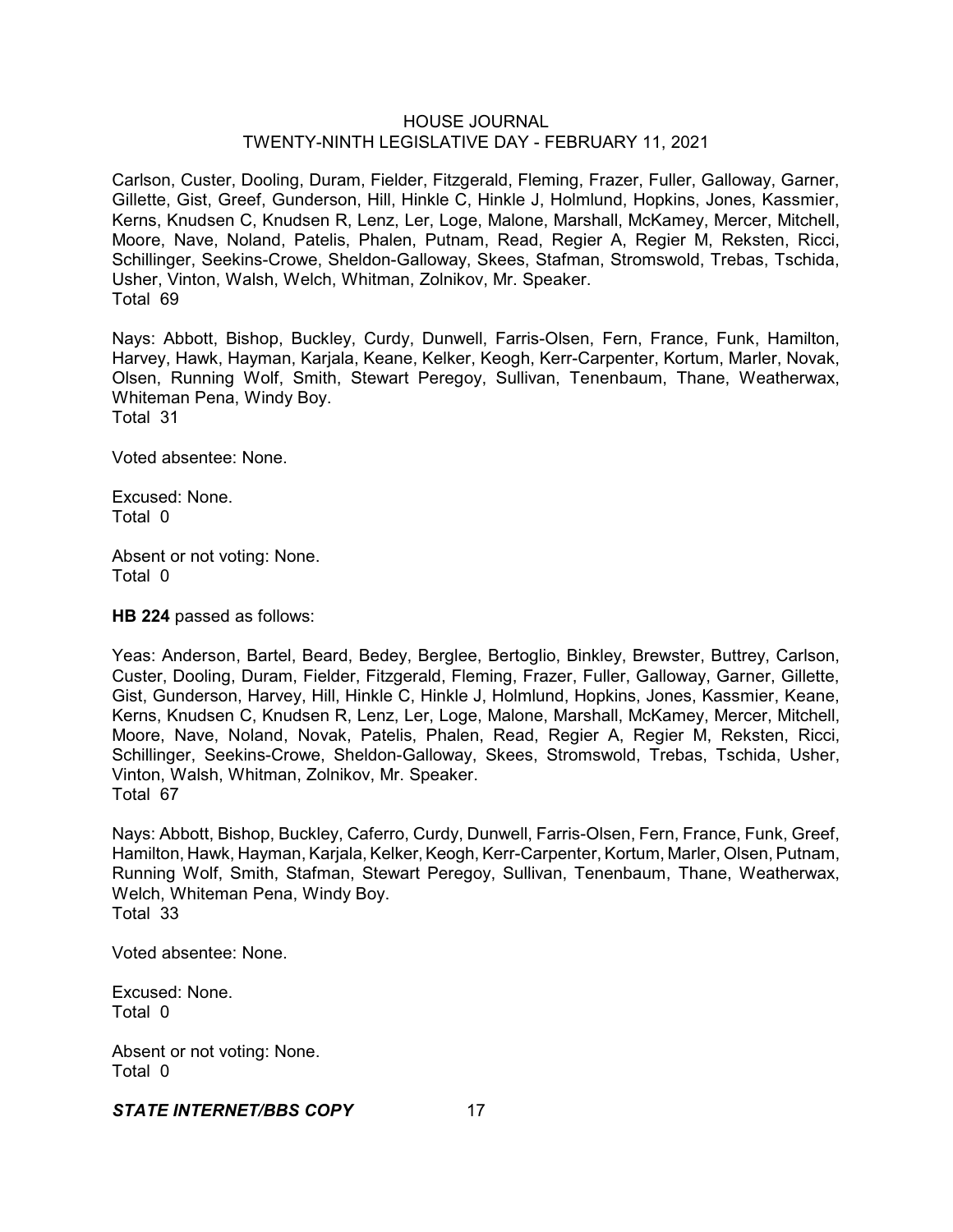**HB 225** passed as follows:

Yeas: Anderson, Bartel, Beard, Bedey, Berglee, Bertoglio, Binkley, Brewster, Buttrey, Carlson, Custer, Dooling, Duram, Fielder, Fitzgerald, Fleming, Frazer, Fuller, Galloway, Garner, Gillette, Gist, Gunderson, Harvey, Hill, Hinkle C, Hinkle J, Holmlund, Hopkins, Jones, Kassmier, Keane, Kerns, Knudsen C, Knudsen R, Lenz, Ler, Loge, Malone, Marshall, McKamey, Mercer, Mitchell, Moore, Nave, Noland, Novak, Patelis, Phalen, Read, Regier A, Regier M, Reksten, Ricci, Schillinger, Seekins-Crowe, Sheldon-Galloway, Skees, Stromswold, Trebas, Tschida, Usher, Vinton, Walsh, Welch, Whitman, Zolnikov, Mr. Speaker. Total 68

Nays: Abbott, Bishop, Buckley, Caferro, Curdy, Dunwell, Farris-Olsen, Fern, France, Funk, Greef, Hamilton, Hawk, Hayman, Karjala, Kelker, Keogh, Kerr-Carpenter, Kortum, Marler, Olsen, Putnam, Running Wolf, Smith, Stafman, Stewart Peregoy, Sullivan, Tenenbaum, Thane, Weatherwax, Whiteman Pena, Windy Boy. Total 32

Voted absentee: None.

Excused: None. Total 0

Absent or not voting: None. Total 0

**HB 242** passed as follows:

Yeas: Anderson, Bartel, Bedey, Berglee, Bertoglio, Binkley, Brewster, Buttrey, Carlson, Custer, Duram, Fielder, Fitzgerald, Fleming, Frazer, Fuller, Galloway, Garner, Gillette, Gist, Greef, Gunderson, Hawk, Hill, Hinkle C, Hinkle J, Holmlund, Hopkins, Jones, Kassmier, Kerns, Knudsen C, Knudsen R, Lenz, Ler, Loge, Malone, Marshall, McKamey, Mercer, Mitchell, Moore, Nave, Noland, Patelis, Phalen, Putnam, Read, Regier A, Regier M, Reksten, Ricci, Schillinger, Seekins-Crowe, Sheldon-Galloway, Skees, Stromswold, Trebas, Tschida, Usher, Vinton, Walsh, Welch, Whitman, Zolnikov, Mr. Speaker. Total 66

Nays: Abbott, Beard, Bishop, Buckley, Caferro, Curdy, Dooling, Dunwell, Farris-Olsen, Fern, France, Funk, Hamilton, Harvey, Hayman, Karjala, Keane, Kelker, Keogh, Kerr-Carpenter, Kortum, Marler, Novak, Olsen, Running Wolf, Smith, Stafman, Stewart Peregoy, Sullivan, Tenenbaum, Thane, Weatherwax, Whiteman Pena, Windy Boy. Total 34

Voted absentee: None.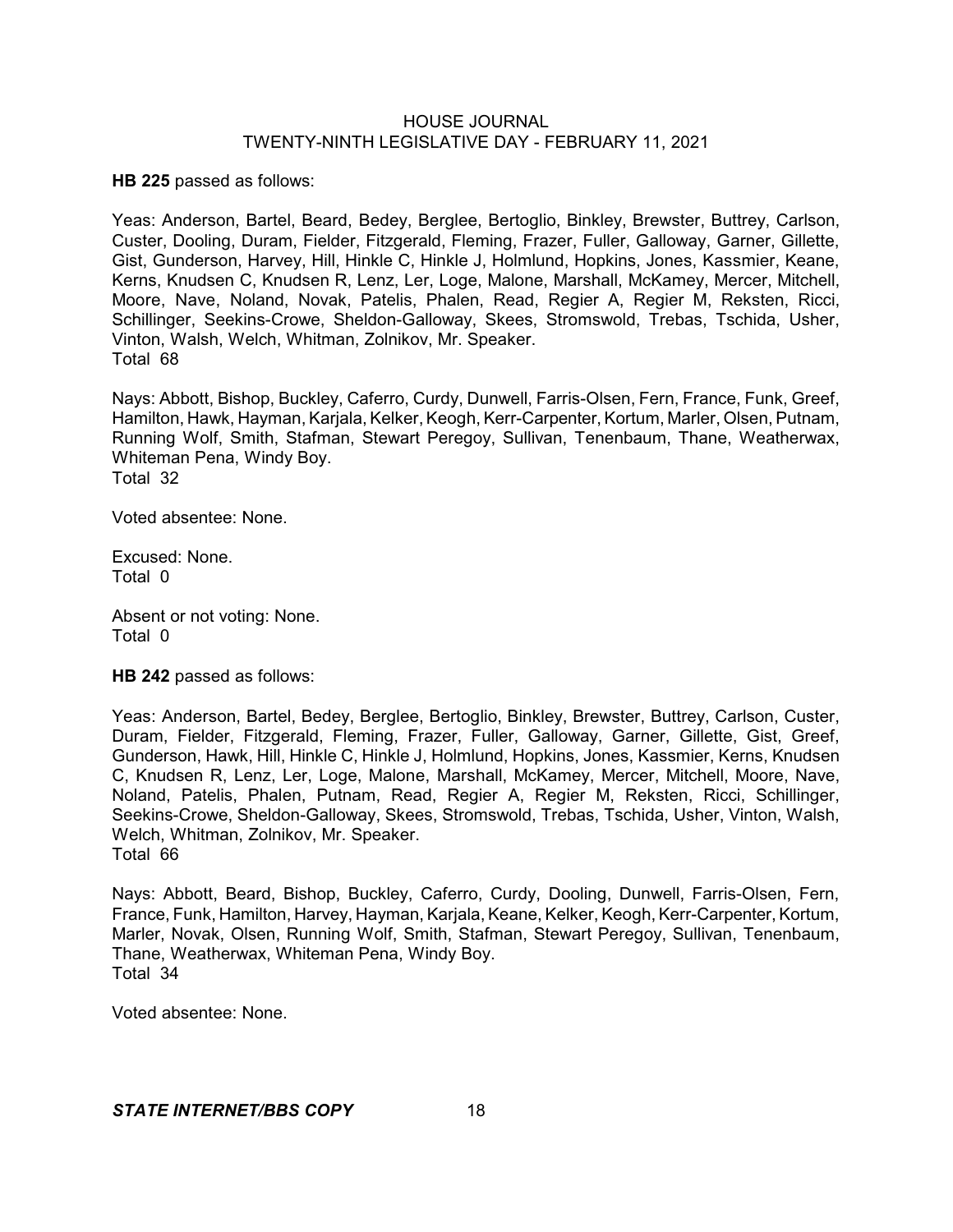Excused: None. Total 0

Absent or not voting: None. Total 0

**SB 27** concurred in as follows:

Yeas: Abbott, Anderson, Bartel, Beard, Bedey, Berglee, Bertoglio, Binkley, Bishop, Brewster, Buckley, Buttrey, Caferro, Carlson, Curdy, Custer, Dooling, Dunwell, Duram, Farris-Olsen, Fern, Fielder, Fitzgerald, Fleming, France, Frazer, Fuller, Funk, Galloway, Garner, Gillette, Gist, Greef, Gunderson, Harvey, Hawk, Hayman, Hill, Hinkle C, Hinkle J, Holmlund, Hopkins, Jones, Karjala, Kassmier, Keane, Kelker, Keogh, Kerns, Kerr-Carpenter, Knudsen C, Knudsen R, Kortum, Lenz, Ler, Loge, Malone, Marler, Marshall, McKamey, Mercer, Mitchell, Moore, Nave, Noland, Novak, Olsen, Patelis, Phalen, Putnam, Read, Regier A, Regier M, Reksten, Ricci, Running Wolf, Schillinger, Seekins-Crowe, Sheldon-Galloway, Skees, Smith, Stafman, Stewart Peregoy, Stromswold, Sullivan, Thane, Trebas, Tschida, Usher, Vinton, Walsh, Weatherwax, Welch, Whiteman Pena, Whitman, Windy Boy, Zolnikov, Mr. Speaker. Total 98

Nays: Hamilton, Tenenbaum. Total 2

Voted absentee: None.

Excused: None. Total 0

Absent or not voting: None. Total 0

**SB 31** concurred in as follows:

Yeas: Abbott, Anderson, Bartel, Beard, Bedey, Berglee, Bertoglio, Binkley, Bishop, Brewster, Buckley, Buttrey, Caferro, Carlson, Curdy, Custer, Dooling, Dunwell, Duram, Farris-Olsen, Fern, Fielder, Fitzgerald, Fleming, France, Frazer, Fuller, Funk, Galloway, Garner, Gillette, Gist, Greef, Gunderson, Hamilton, Harvey, Hawk, Hayman, Hill, Hinkle C, Hinkle J, Holmlund, Hopkins, Jones, Karjala, Kassmier, Keane, Kelker, Keogh, Kerns, Kerr-Carpenter, Knudsen C, Knudsen R, Kortum, Lenz, Ler, Loge, Malone, Marler, Marshall, McKamey, Mercer, Mitchell, Moore, Nave, Noland, Novak, Olsen, Patelis, Phalen, Putnam, Read, Regier A, Regier M, Reksten, Ricci, Running Wolf, Schillinger, Seekins-Crowe, Sheldon-Galloway, Skees, Smith, Stafman, Stewart Peregoy, Stromswold, Sullivan, Tenenbaum, Thane, Trebas, Tschida, Usher, Vinton, Walsh, Weatherwax, Welch, Whiteman Pena, Whitman, Windy Boy, Zolnikov, Mr. Speaker. Total 100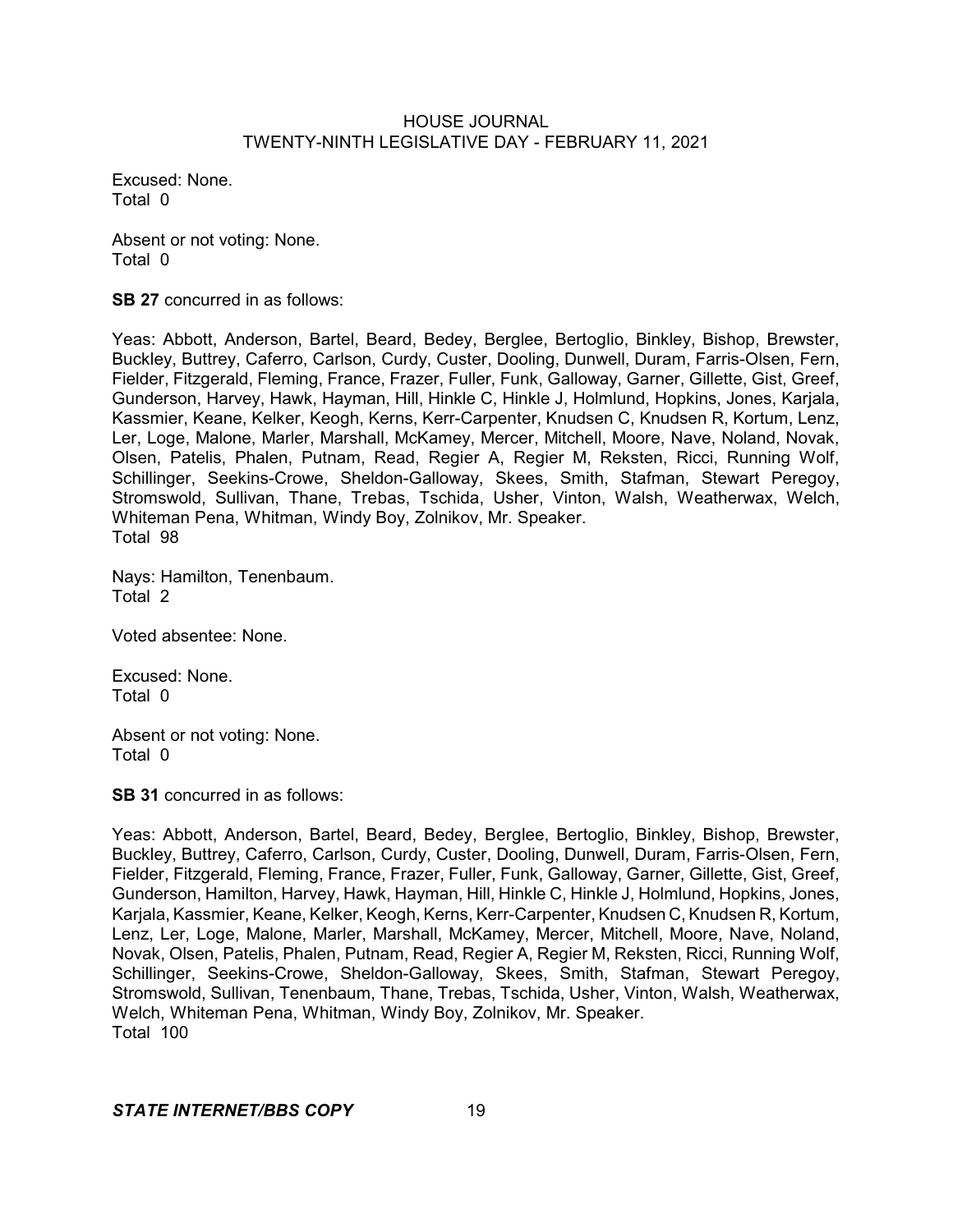Nays: None. Total 0

Voted absentee: None.

Excused: None. Total 0

Absent or not voting: None. Total 0

**SB 61** concurred in as follows:

Yeas: Abbott, Anderson, Bartel, Beard, Bedey, Berglee, Bertoglio, Binkley, Bishop, Brewster, Buckley, Buttrey, Caferro, Carlson, Curdy, Custer, Dooling, Dunwell, Duram, Farris-Olsen, Fern, Fielder, Fitzgerald, Fleming, France, Frazer, Fuller, Funk, Galloway, Garner, Gillette, Gist, Greef, Gunderson, Hamilton, Harvey, Hawk, Hayman, Hill, Hinkle C, Hinkle J, Holmlund, Hopkins, Jones, Karjala, Kassmier, Keane, Kelker, Keogh, Kerns, Kerr-Carpenter, Knudsen C, Knudsen R, Kortum, Lenz, Ler, Loge, Malone, Marler, Marshall, McKamey, Mercer, Mitchell, Moore, Nave, Noland, Novak, Olsen, Patelis, Phalen, Putnam, Regier A, Regier M, Reksten, Ricci, Running Wolf, Schillinger, Seekins-Crowe, Sheldon-Galloway, Skees, Smith, Stafman, Stewart Peregoy, Stromswold, Sullivan, Tenenbaum, Thane, Trebas, Tschida, Usher, Vinton, Walsh, Weatherwax, Welch, Whiteman Pena, Whitman, Windy Boy, Zolnikov, Mr. Speaker. Total 99

Nays: Read. Total 1

Voted absentee: None.

Excused: None. Total 0

Absent or not voting: None. Total 0

**SB 66** concurred in as follows:

Yeas: Abbott, Anderson, Bartel, Beard, Bedey, Berglee, Bertoglio, Binkley, Bishop, Brewster, Buckley, Buttrey, Caferro, Carlson, Curdy, Custer, Dooling, Dunwell, Duram, Farris-Olsen, Fern, Fielder, Fitzgerald, Fleming, France, Frazer, Fuller, Funk, Galloway, Garner, Gillette, Gist, Greef, Gunderson, Hamilton, Harvey, Hawk, Hayman, Hill, Hinkle C, Hinkle J, Holmlund, Hopkins, Jones, Karjala, Kassmier, Keane, Kelker, Keogh, Kerns, Kerr-Carpenter, Knudsen C, Knudsen R, Kortum, Lenz, Ler, Loge, Malone, Marler, Marshall, McKamey, Mercer, Mitchell, Moore, Nave, Noland, Novak, Olsen, Patelis, Phalen, Putnam, Read, Regier A, Regier M, Reksten, Ricci, Running Wolf,